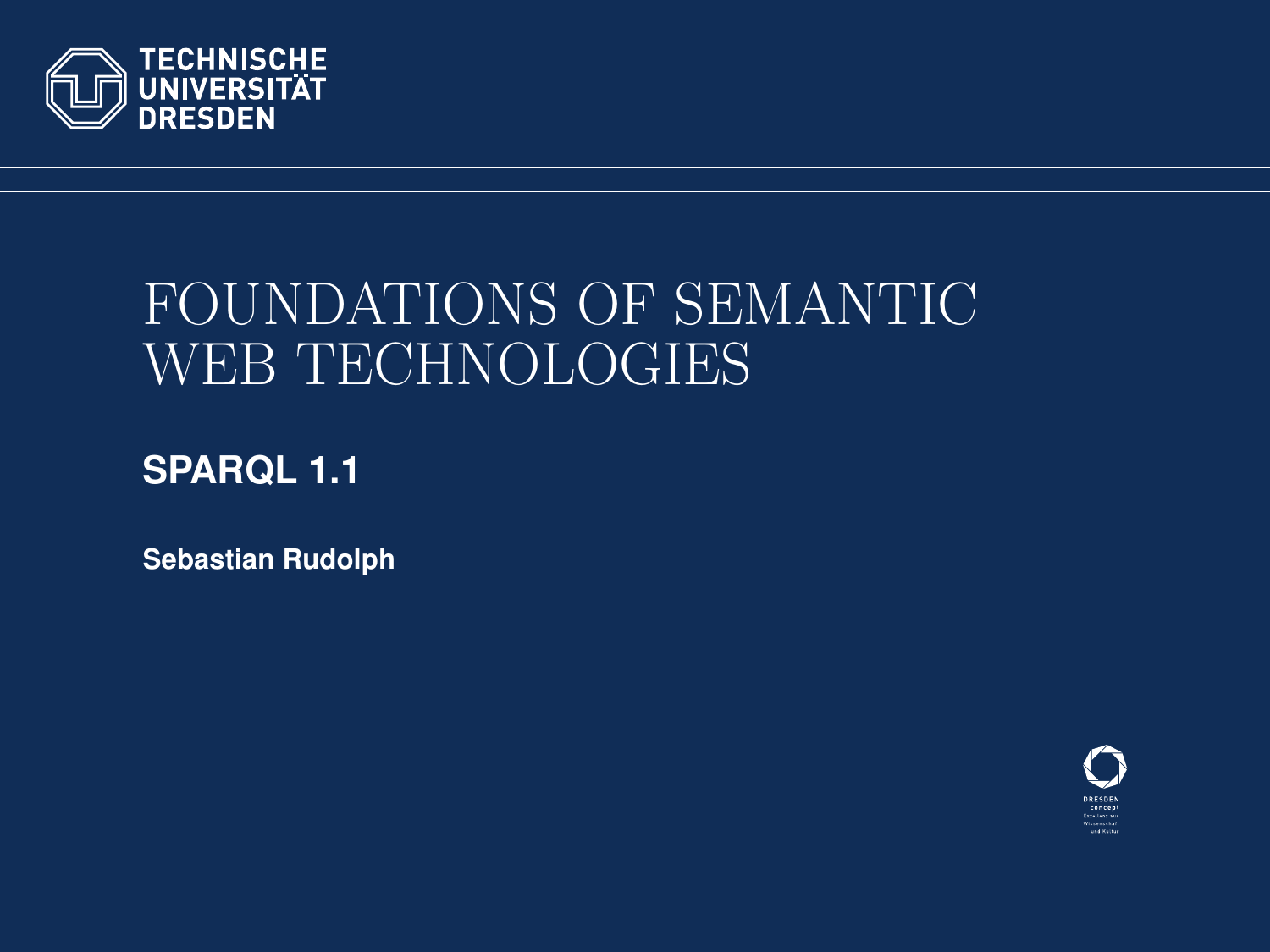

### The SPARQL Query Language

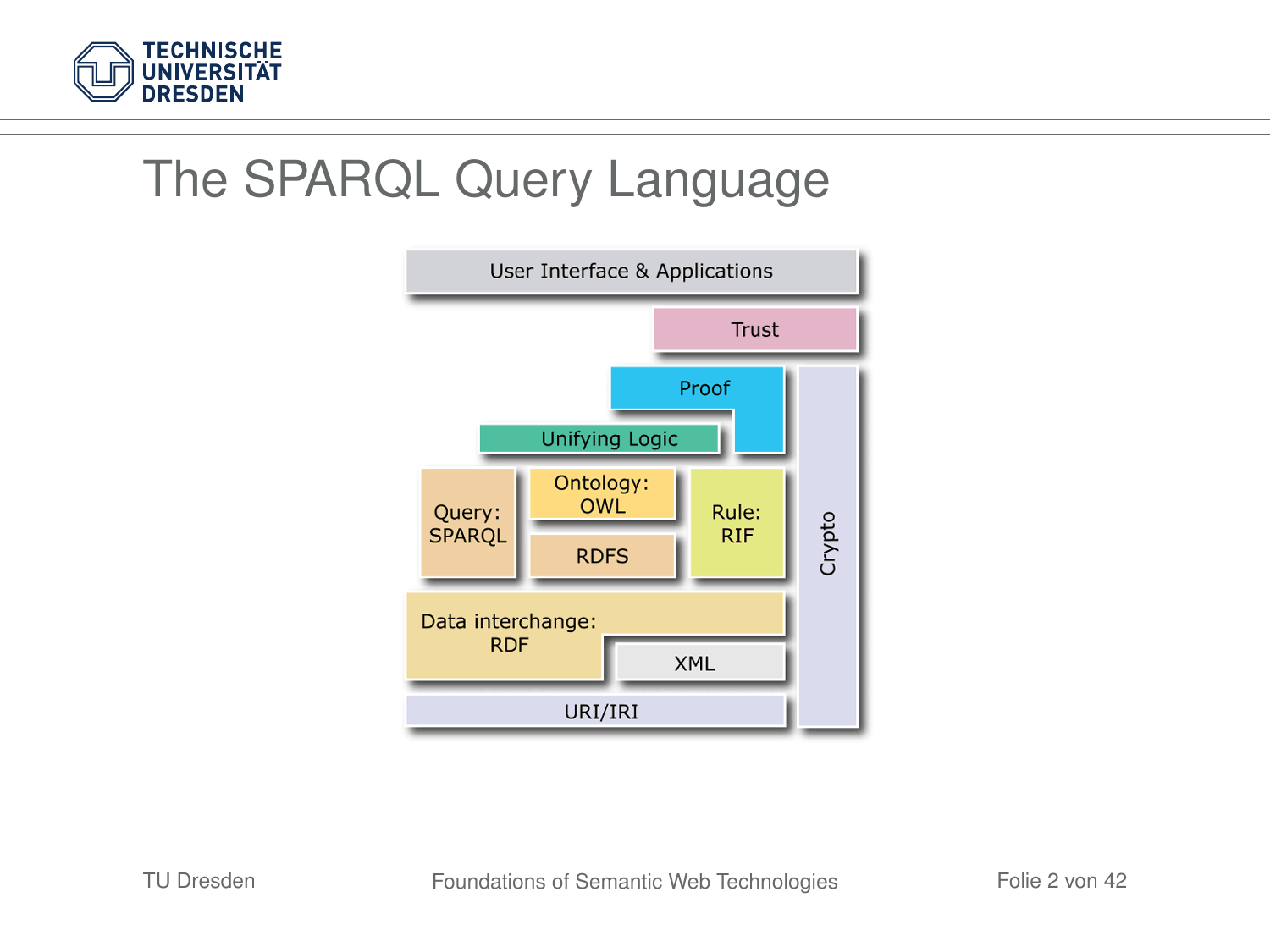

### The SPARQL Query Language

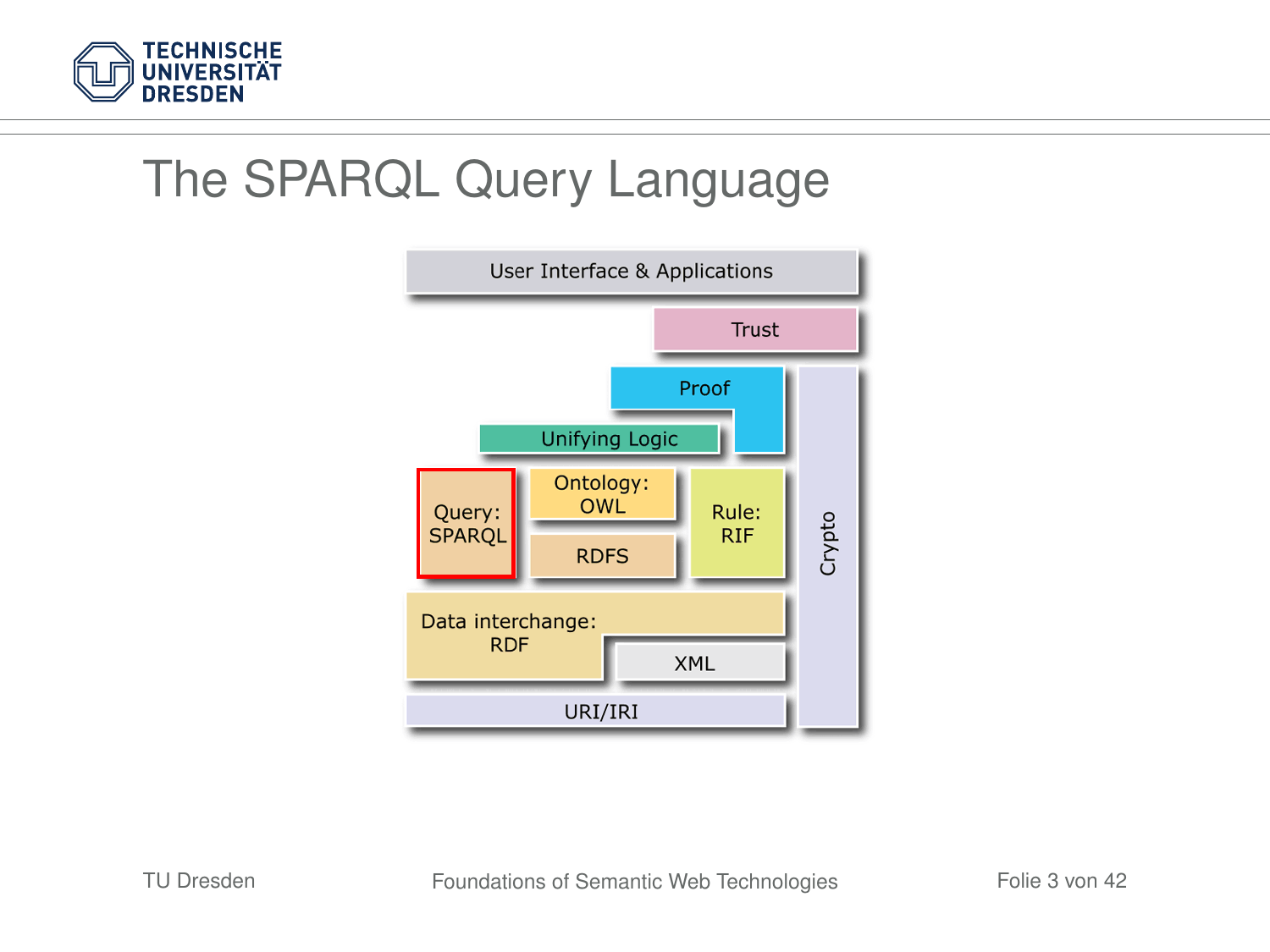

#### Agenda





- 2 [SPARQL 1.1 Query Extensions](#page-9-0)
	- [Expressions in Selection and Bindings](#page-10-0)
	- [Aggregates](#page-14-0)
	- **•** [Subqueries](#page-21-0)
	- **•** [Property Paths](#page-22-0)
	- **•** [Negation](#page-25-0)





- [SPARQL Update](#page-32-0)
- 5 [SPARQL Service Descriptions](#page-34-0)
	- **[Summary](#page-39-0)**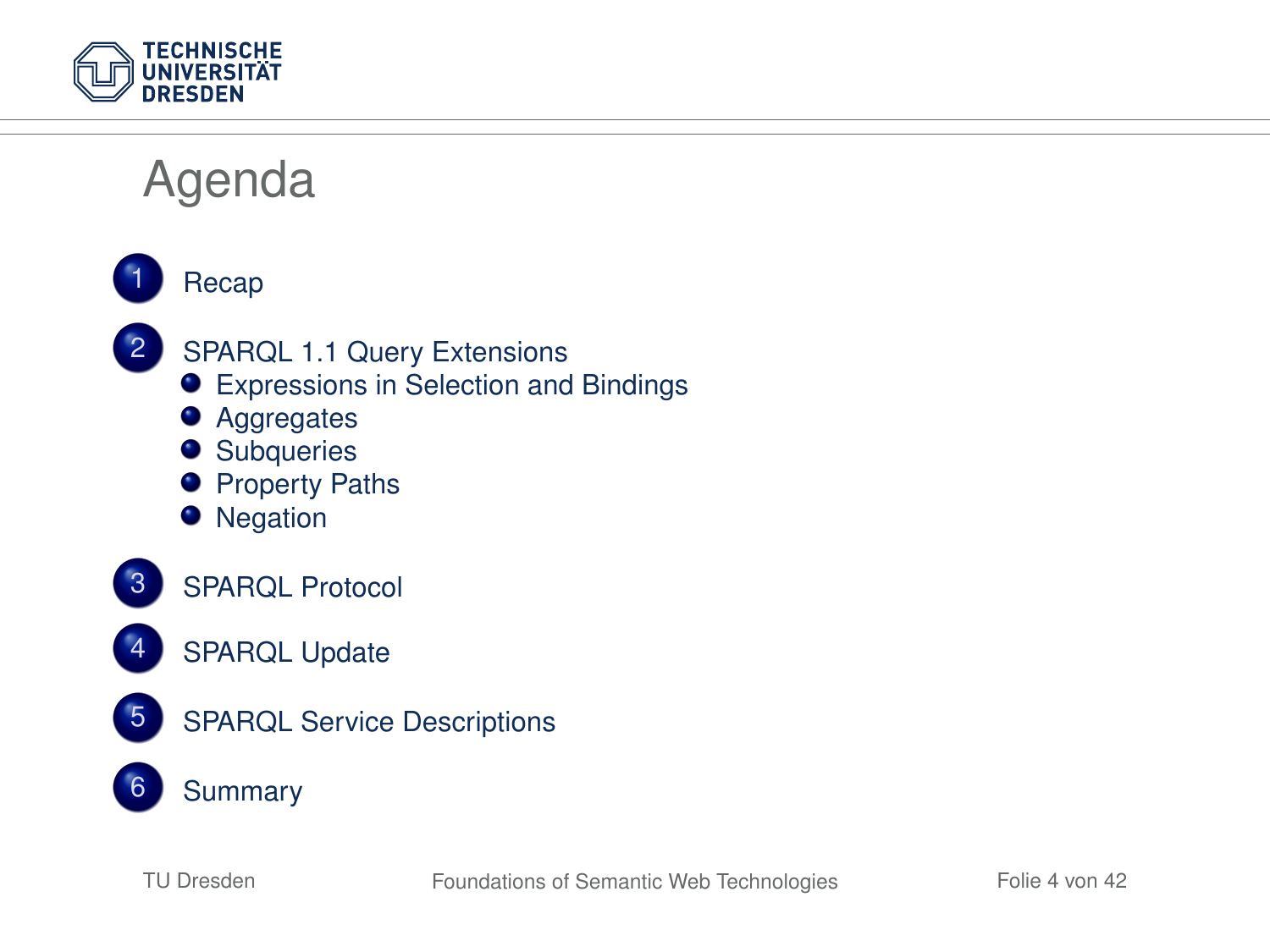

### Agenda

<span id="page-4-0"></span>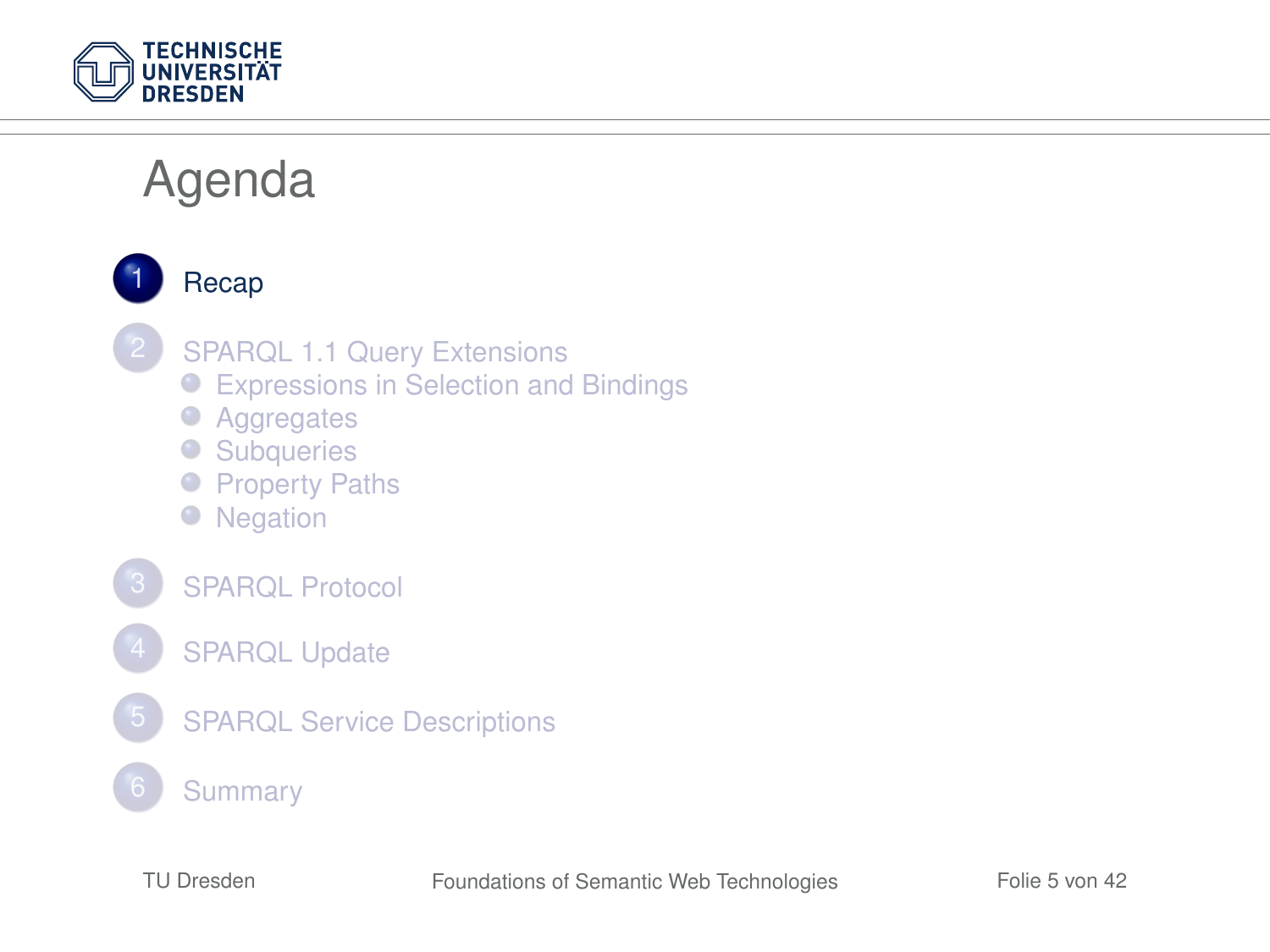

#### Example Pattern

#### Example

{ ?book ex:price ?price FILTER (?price < 15) OPTIONAL { ?book ex:title ?title } { ?book ex:author ex:Shakespeare } UNION { ?book ex:author ex:Marlowe } }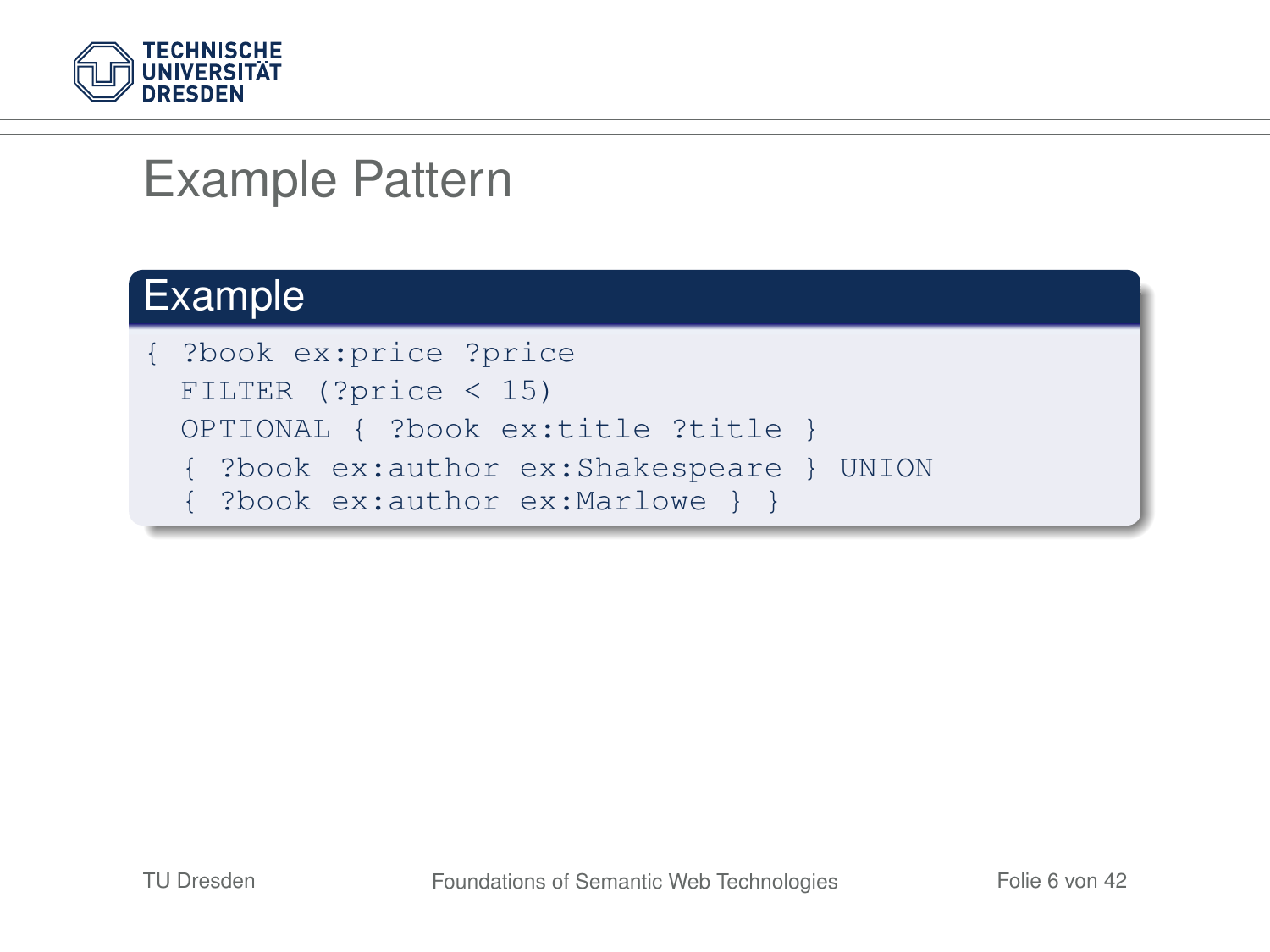

### Translation into SPARQL Algebra

```
Filter(?price < 15,
    Join(
     LeftJoin(Join(Z,
        Bgp(?book <http://eg.org/price> ?price)),
            Bgp(?book <http://eg.org/title> ?title),
            true),
     Union(Bgp(?book <http://eg.org/author>
                   <http://eg.org/Shakespeare>),
          Bgp(?book <http://eg.org/author>
                   <http://eg.org/Marlowe>))))
```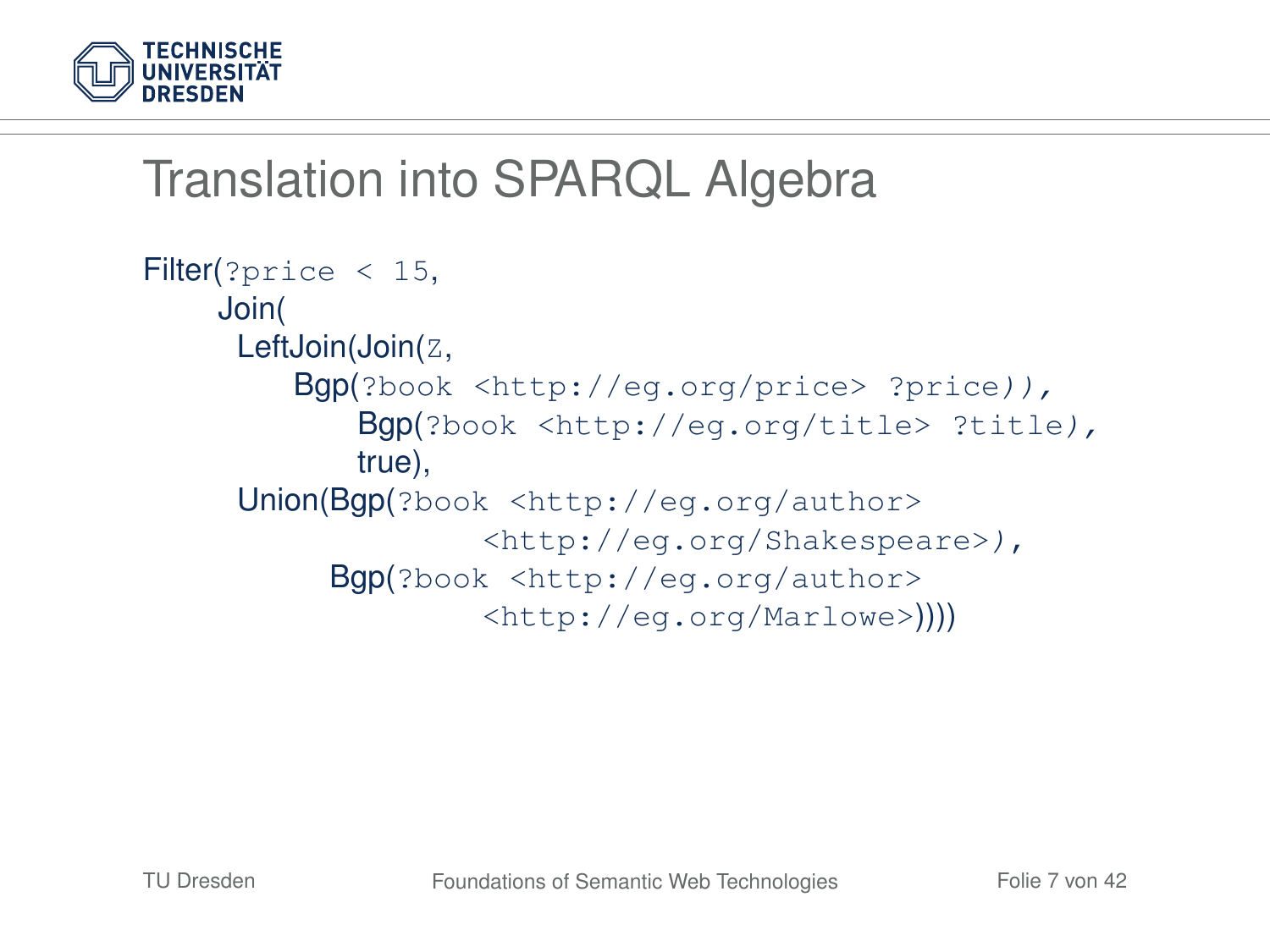

### Simplification of the SPARQL Algebra

```
Filter(?price < 15,
    Join(
     LeftJoin(Bgp(?book <http://eg.org/price> ?price),
            Bgp(?book <http://eg.org/title> ?title),
            true),
     Union(Bgp(?book <http://eg.org/author>
                   <http://eg.org/Shakespeare>),
          Bgp(?book <http://eg.org/author>
                   <http://eg.org/Marlowe>))))
```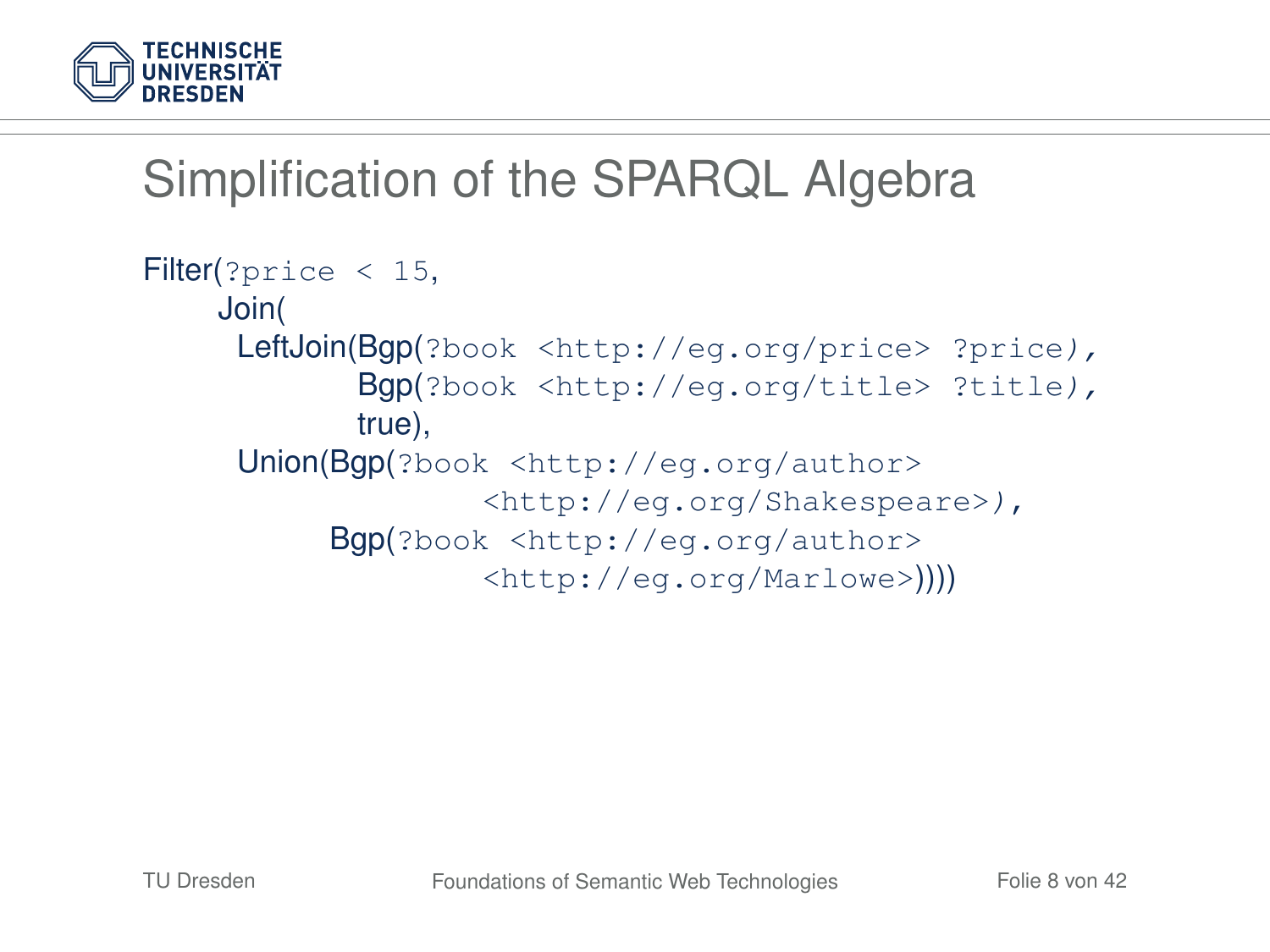

# Semantics of the SPARQL Algebra **Operators**

| Bqp(P)             | match/evaluate pattern P                                               |
|--------------------|------------------------------------------------------------------------|
| $Join(M_1, M_2)$   | conjunctive join of solutions $M_1$ and $M_2$                          |
| Union $(M_1, M_2)$ | union of solutions $M_1$ with $M_2$                                    |
|                    | LeftJoin $(M_1, M_2, F)$ optional join of $M_1$ with $M_2$ with filter |
|                    | constraint $F$ (true if no filter given)                               |
| Filter $(F, M)$    | filter solutions $M$ with constraint $F$                               |
| . Z                | empty pattern (identity for join)                                      |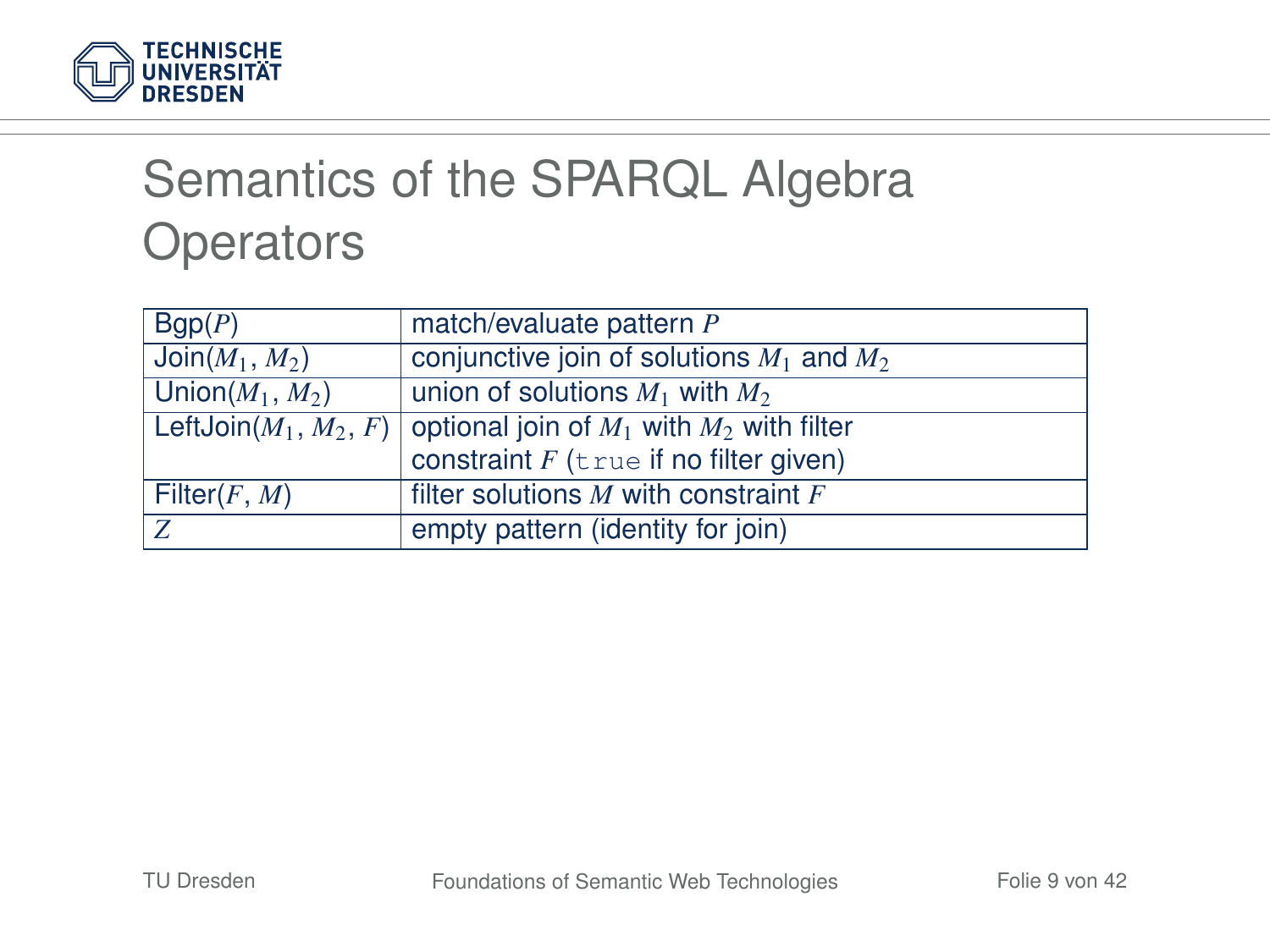

<span id="page-9-0"></span>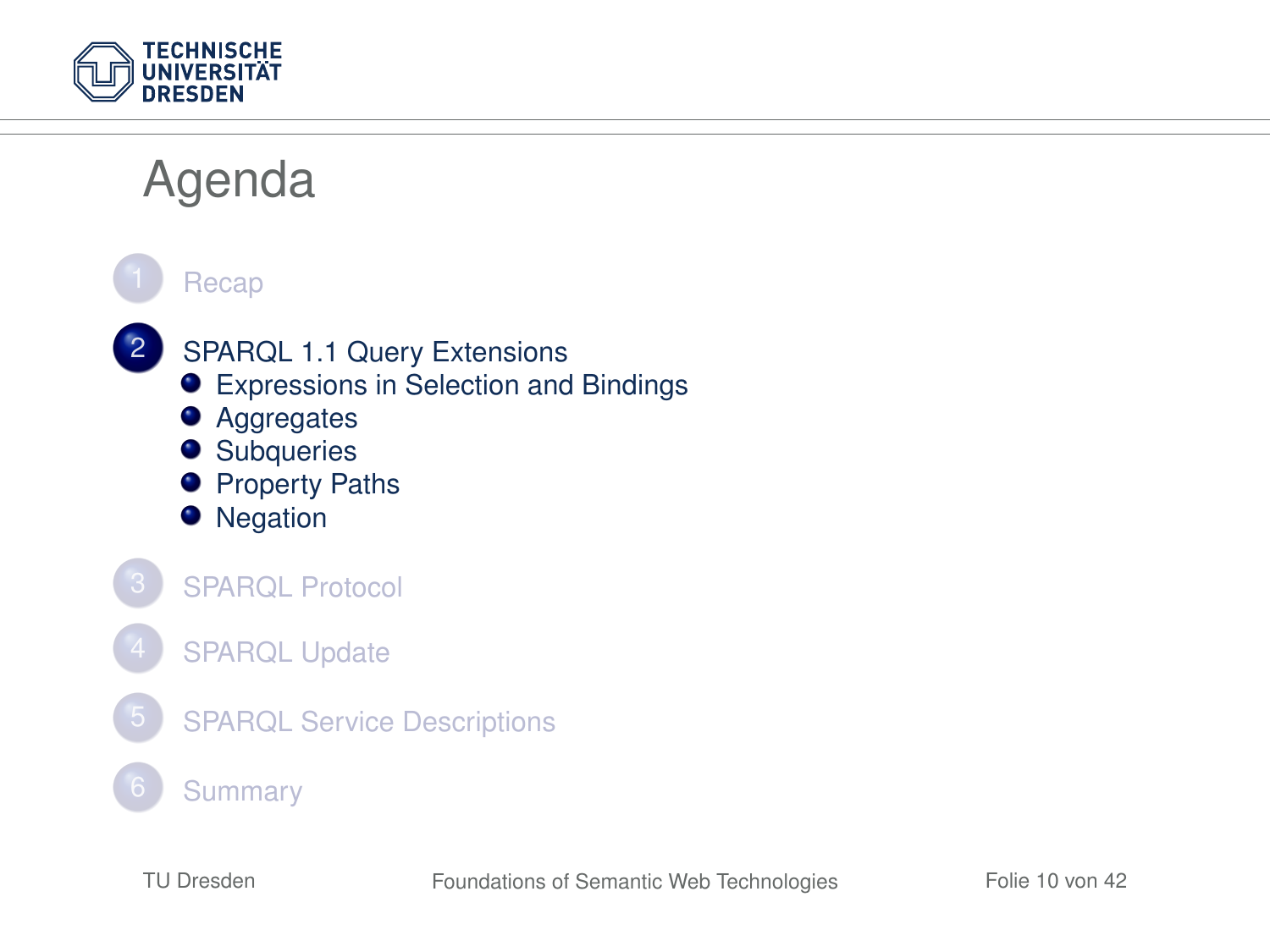

## Expressions in the Selection and Bindings

Solutions can be extended by evaluated expressions with (expression AS ?var) used for the assignment:

- **In the SELECT clause**
- In the GROUP BY clause
- Within BIND in a group graph pattern

<span id="page-10-0"></span>Solutions from a group can further be joined with solutions given via VALUES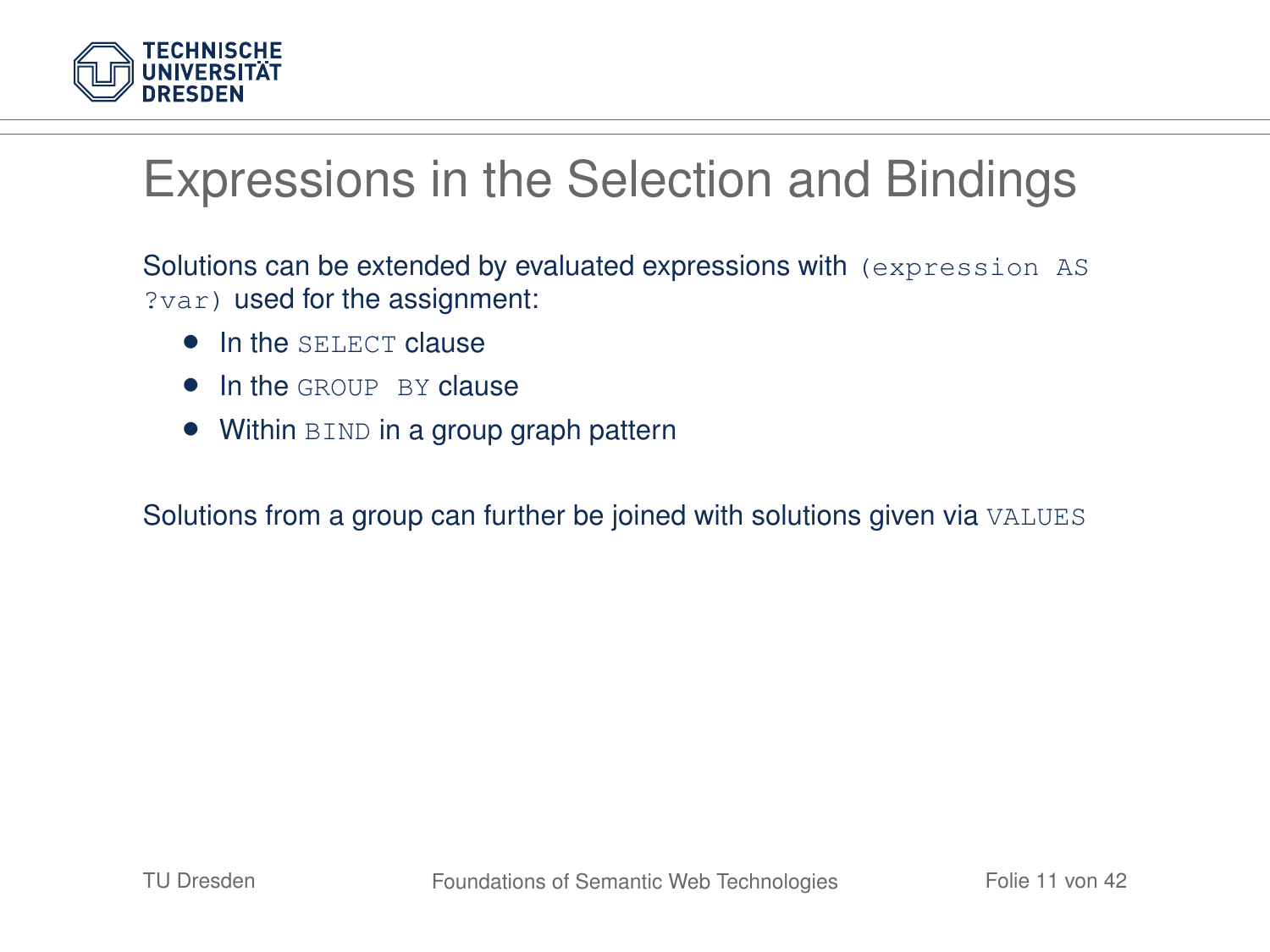

# Example BIND (without Prefix Declarations)

#### Data

ex:Book ex:title "SPARQL Tutorial" ; ex:price 42 ; ex:discount 10 .

#### **Query**

```
SELECT ?title ?price WHERE
{ ?b ex:title ?title; ex:price ?p ; ex:discount ?r
BIND ((?p-?r) AS ?price) }
```
#### **Result**

```
?title \mapsto "SPAROL Tutorial", ?price \mapsto 32
```
 $\rightarrow$  Algebra: Extend(Bgp(...), ?price, (?p-?r))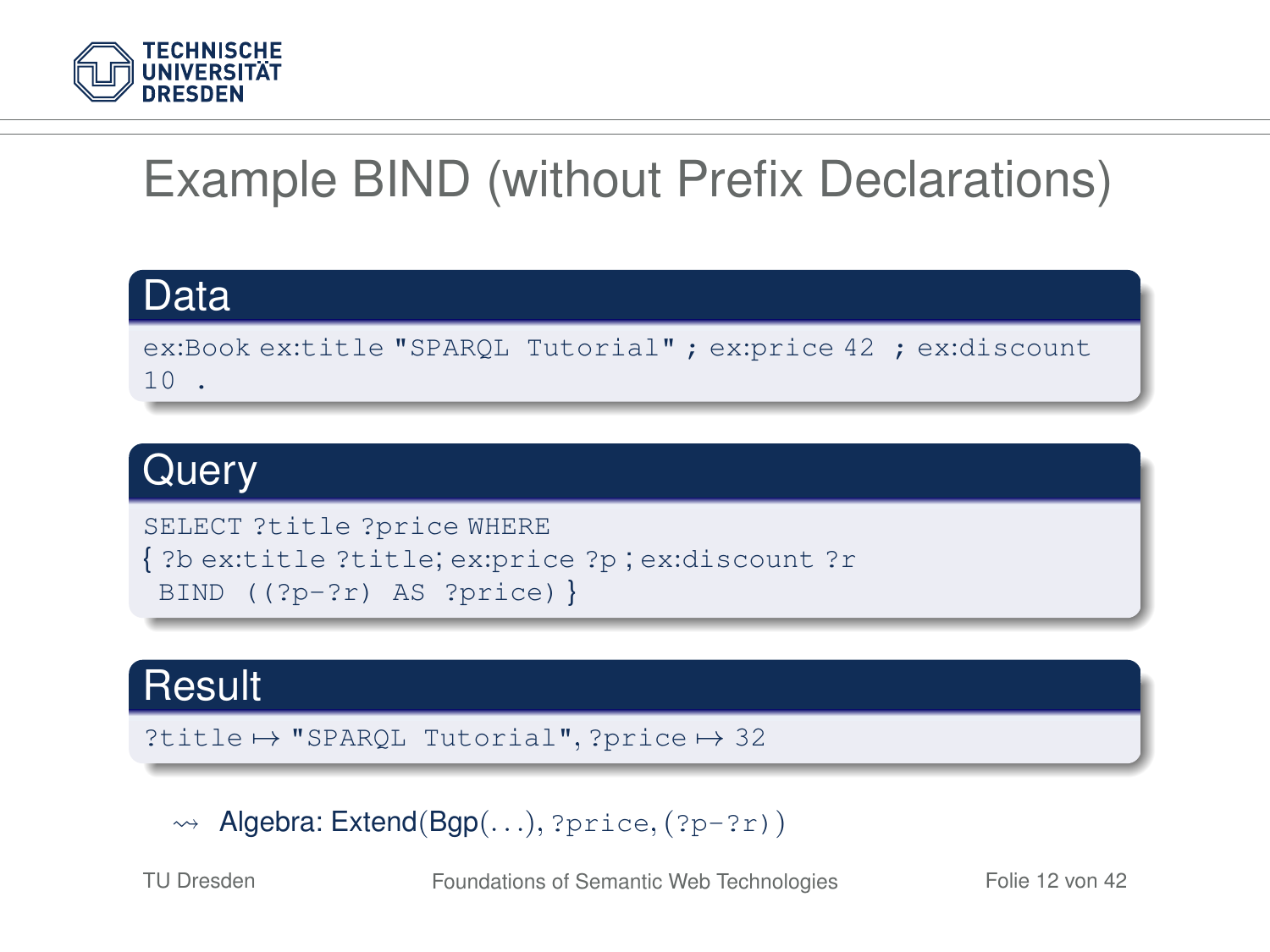

# Example SELECT Expressions (without Prefix Declarations)

#### Data ex:Book ex:title "SPARQL Tutorial" ; ex:price 42 ; ex:discount 10 .

#### **Query**

```
SELECT ?title ((?p-?r) AS ?price) WHERE
{ ?b ex:title ?title; ex:price ?p ; ex:discount ?r }
```
#### **Result**

```
?title \mapsto "SPARQL Tutorial", ?price \mapsto 32
```
 $\rightarrow$  Algebra: Extend(Bgp(...), ?price, (?p-?r))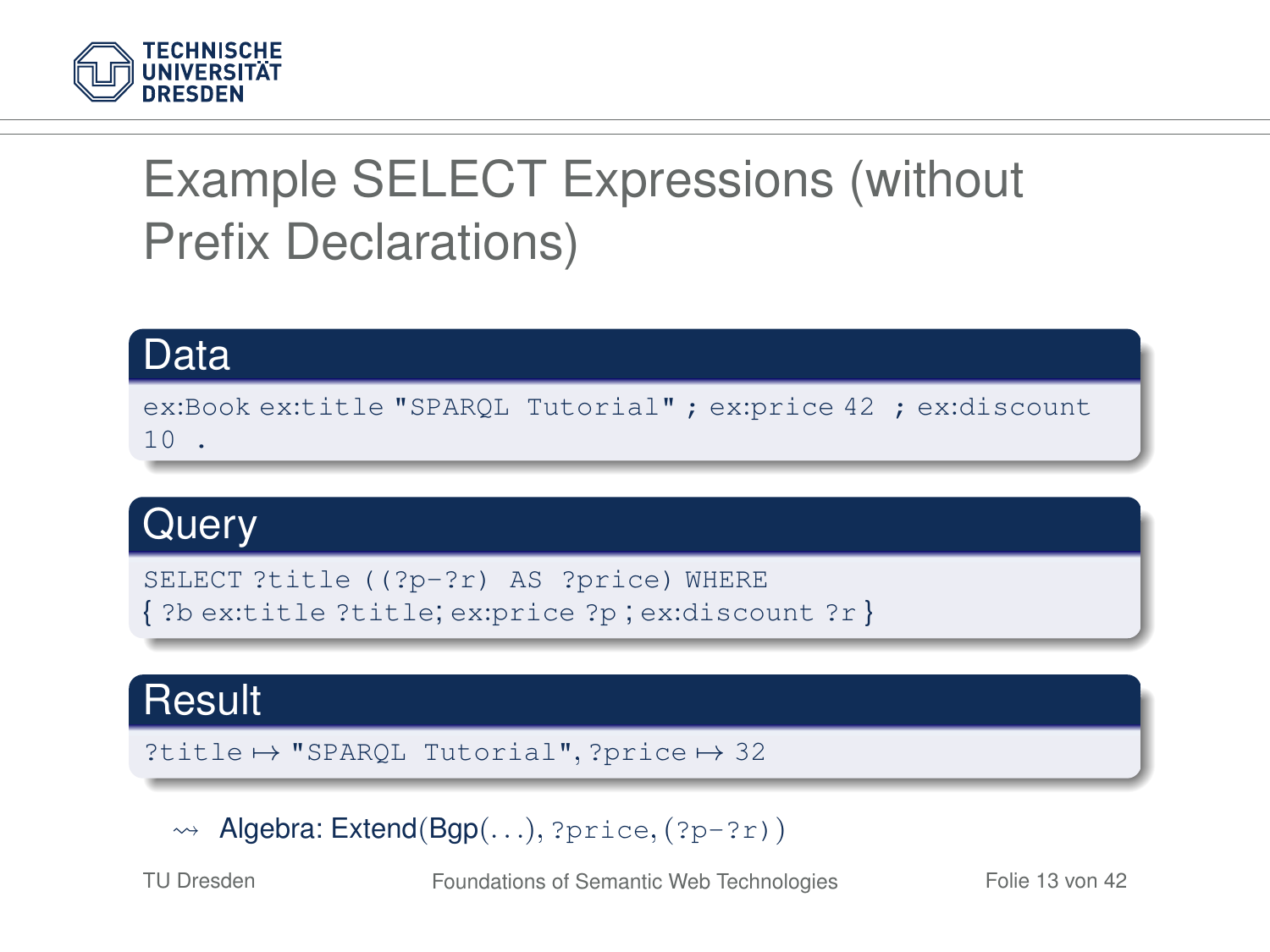

### Example VALUES

#### Data

```
ex:Book1 ex:title "SPARQL Tutorial".
ex:Book2 ex:title "SemWeb".
```
#### **Query**

```
SELECT ?title WHERE {
 ?b ex:title ?title
 VALUES ?b { ex:Book1 }
}
```
#### **Result**

```
?title + "SPAROL Tutorial"
```
#### $\rightarrow$  Bindings are conjunctively joined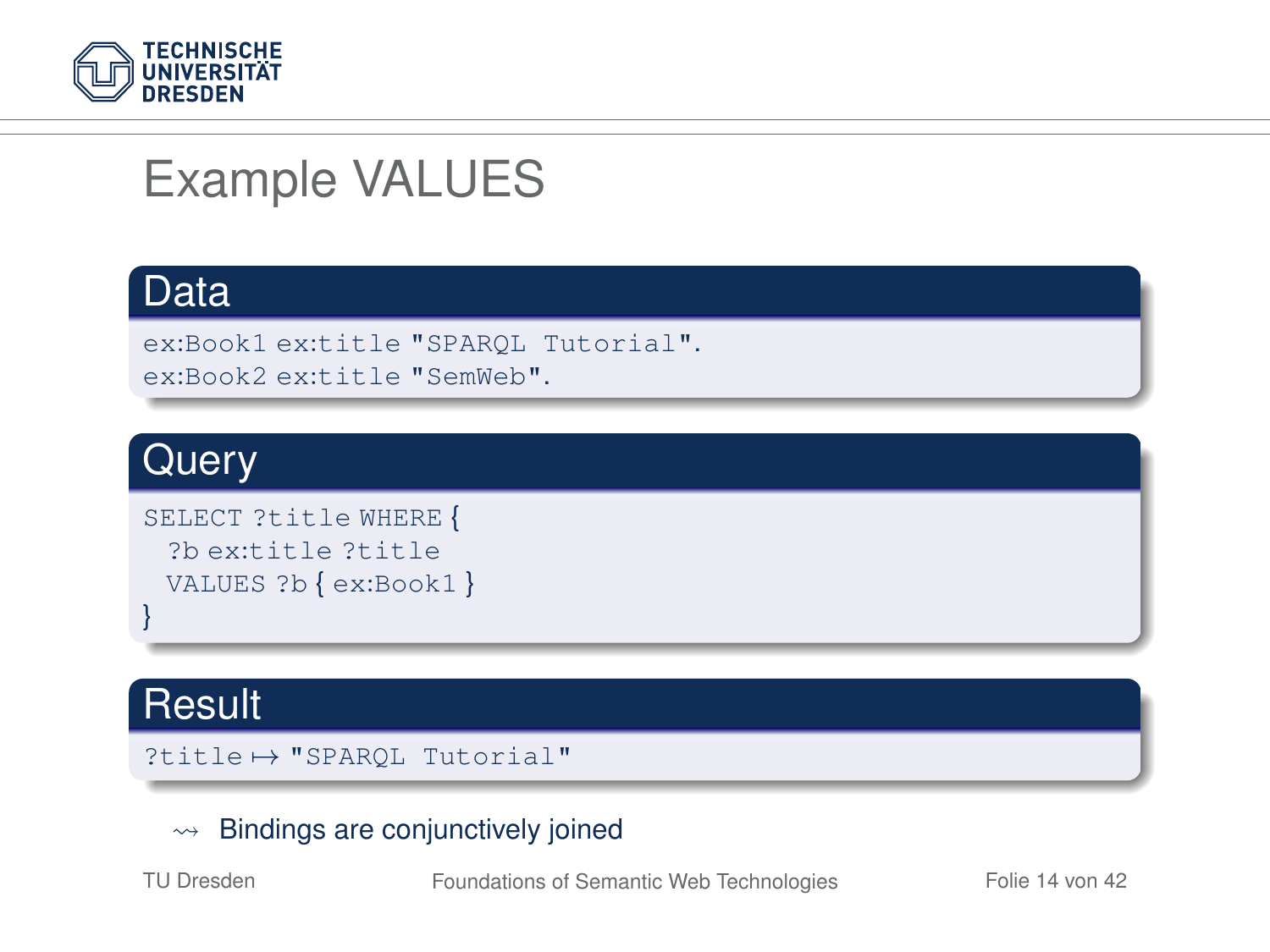

### **Aggregates**

<span id="page-14-0"></span>• Aggregates allow for grouping of solutions and the computation of values over the groups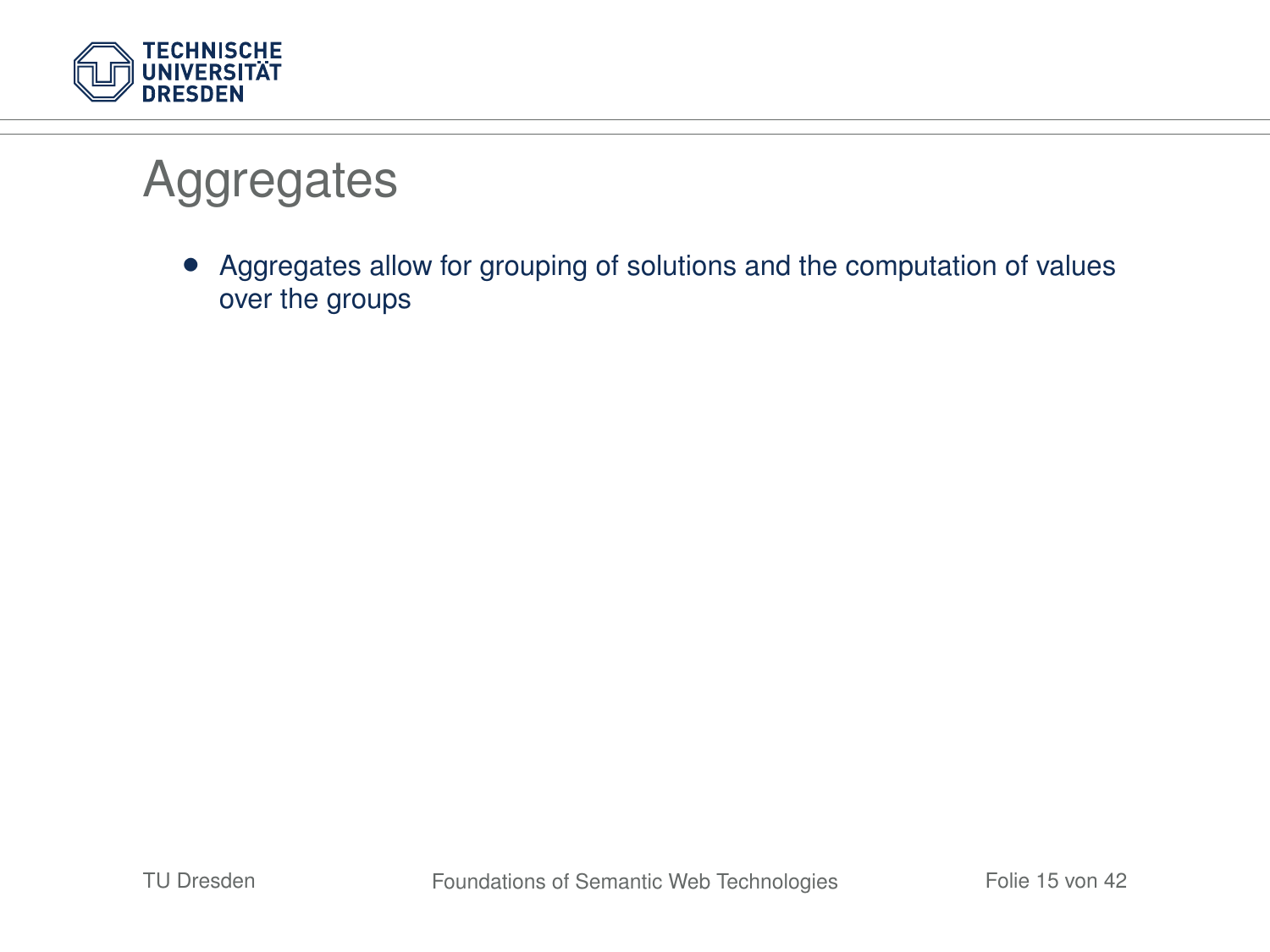

## **Aggregates**

• Aggregates allow for grouping of solutions and the computation of values over the groups

| 'Example                                                      |                                                                                 |
|---------------------------------------------------------------|---------------------------------------------------------------------------------|
| <b>SELECT</b><br>WHERE.<br>GROUP BY ?lecture<br><b>HAVING</b> | (COUNT (?student) AS ?c) ?lecture<br>{ ?student ex:attends ?lecture }<br>2c > 5 |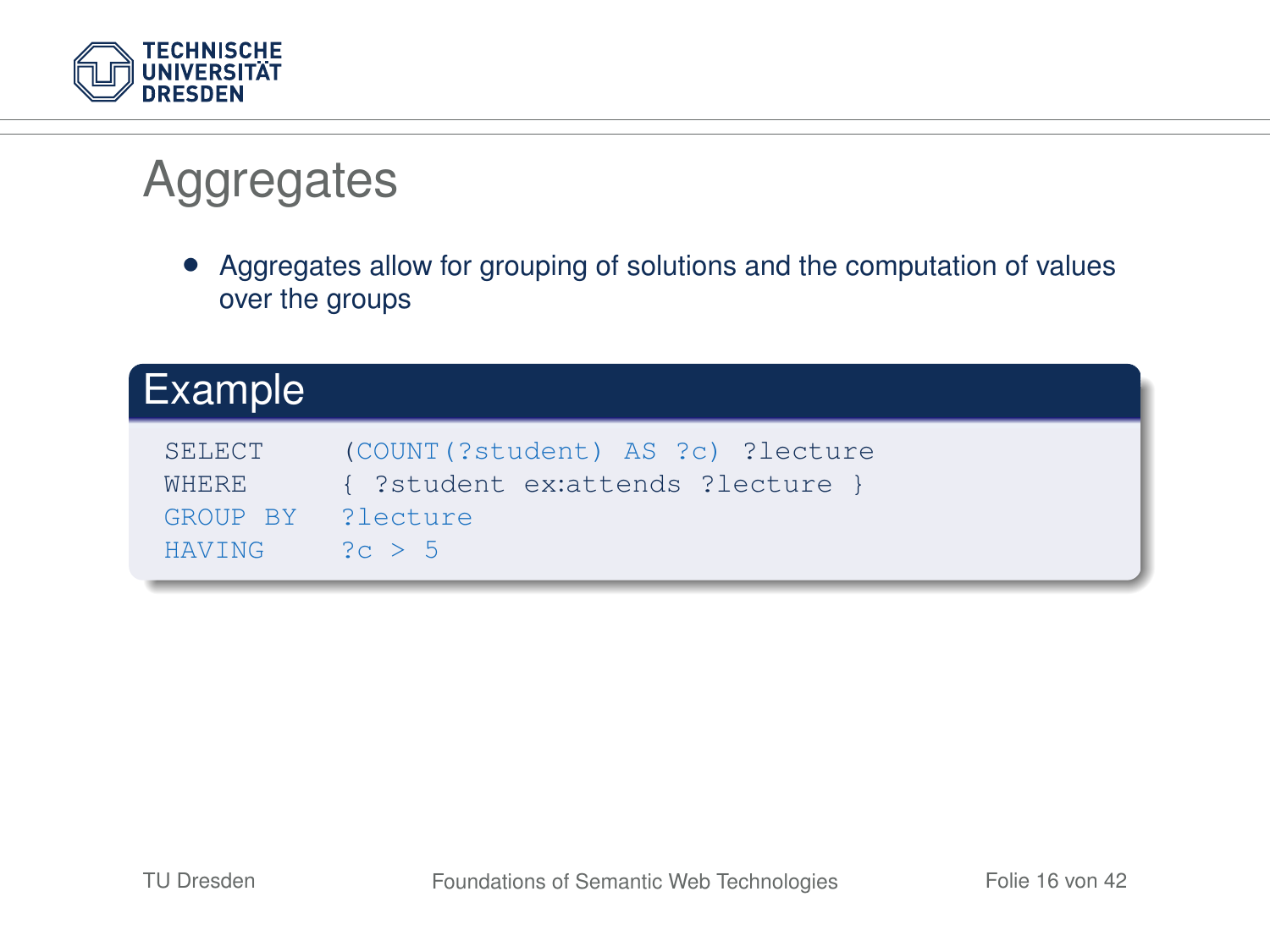

## **Aggregates**

• Aggregates allow for grouping of solutions and the computation of values over the groups

| Example                                                |                                                                              |
|--------------------------------------------------------|------------------------------------------------------------------------------|
| SELECT<br>WHERE.<br>GROUP BY ?lecture<br><b>HAVING</b> | (COUNT(?student) AS ?c) ?lecture<br>{ ?student ex:attends ?lecture<br>2c > 5 |

- GROUP BY groups the solutions (here into students who attend the same lecture)
- COUNT is an aggregate function that counts the solutions within a group (here the number of students in the lecture)
- HAVING filters aggregated values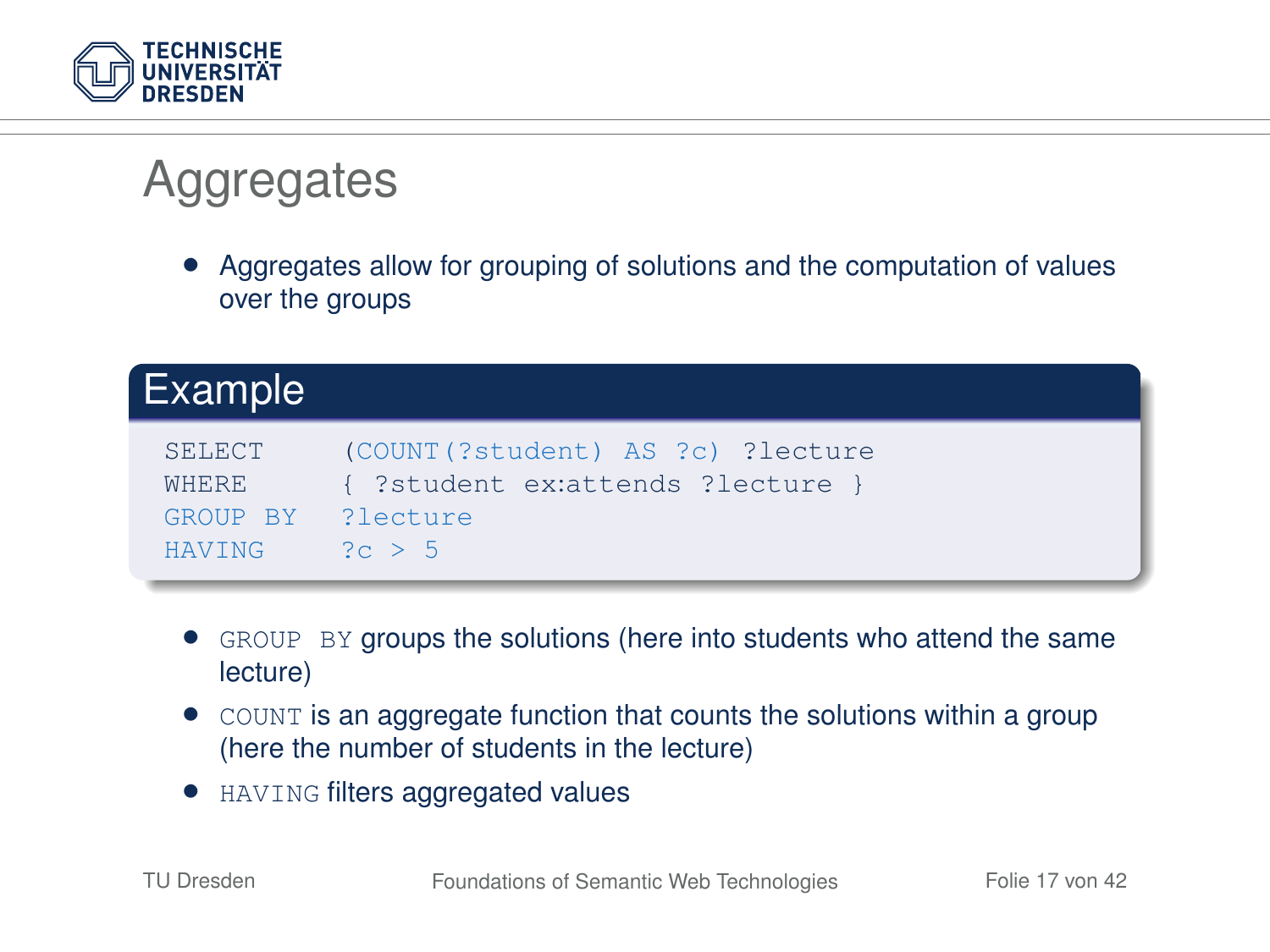

## Aggregates in SPARQL 1.1

SPARQL 1.1 supports the following aggregate functions, which are evaluated over the values in a group:

- $\bullet$  COUNT counts the solutions
- $\bullet$   $MTN -$  finds the minimal value
- $\bullet$  MAX finds the maximal value
- $\bullet$  sum sums up the values
- $\bullet$  AVG computes the average
- GROUP CONCAT string concatenation, Example: GROUP CONCAT( $?x$ ; separator=", ")
- SAMPLE picks a random value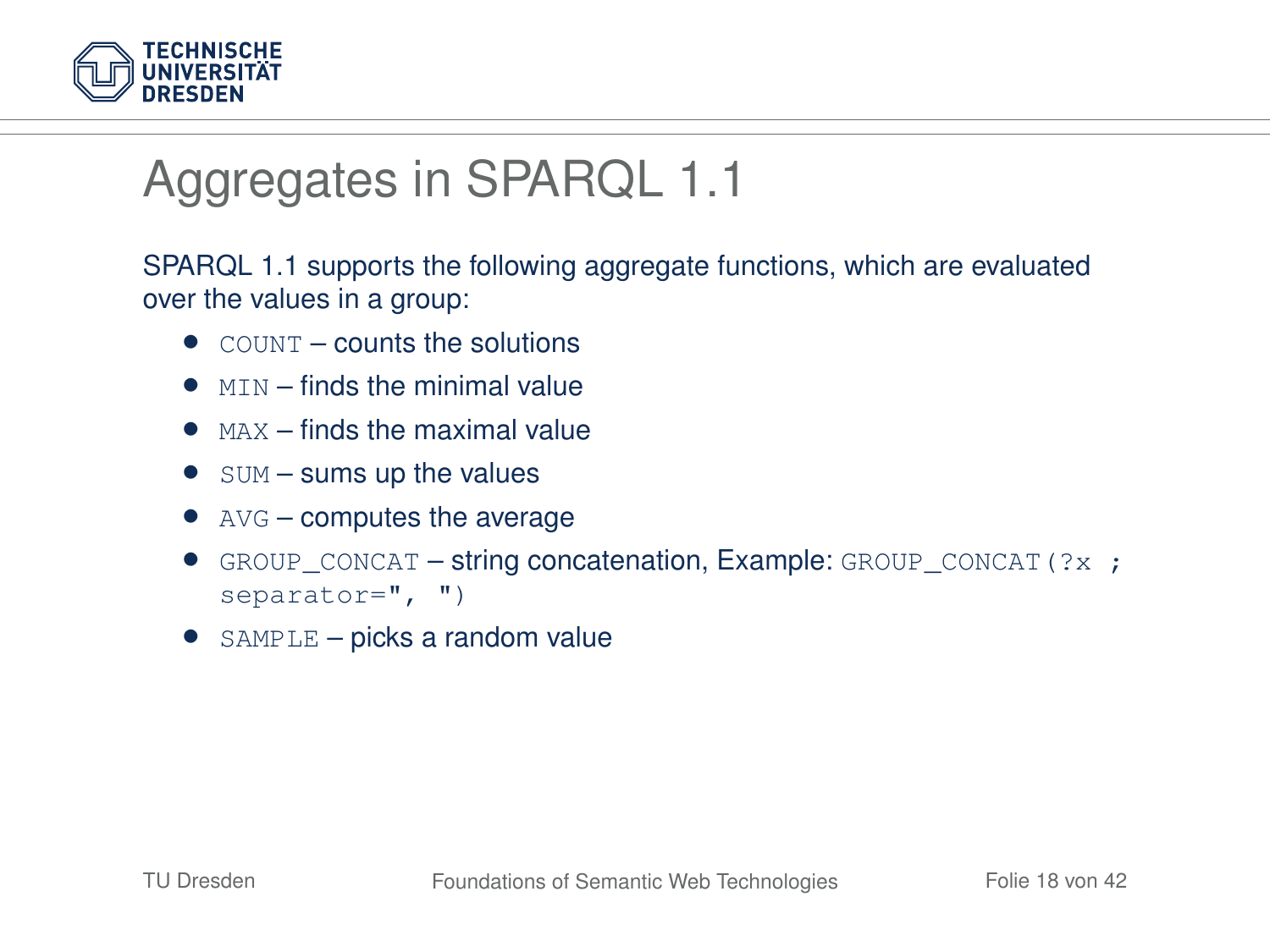

### Exercise Aggregates

#### Data

```
ex:Paul ex:hasMark 2.0 .
```

```
ex:Paul ex:hasMark 3.0 .
ex:Mary ex:hasMark 2.0 .
```

```
ex:Peter ex:hasMark 3.5 .
```
#### **Query**

```
SELECT ?student (AVG(?note) as ?avg)
WHERE { ?student ex:hasMark ?note }
GROUP BY ?student
HAVING (2 \text{avg} > 2.0)
```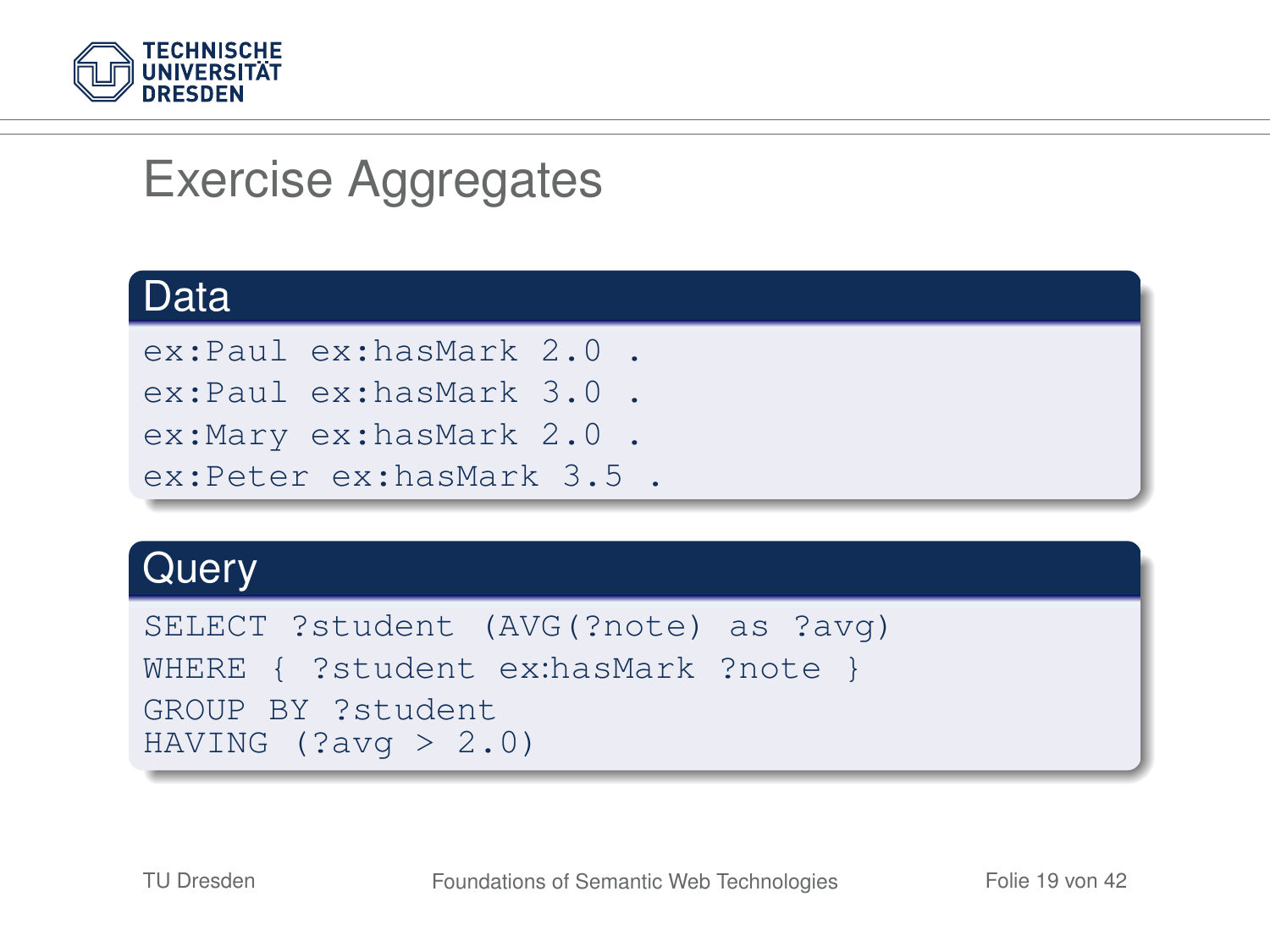

### Solution Aggregates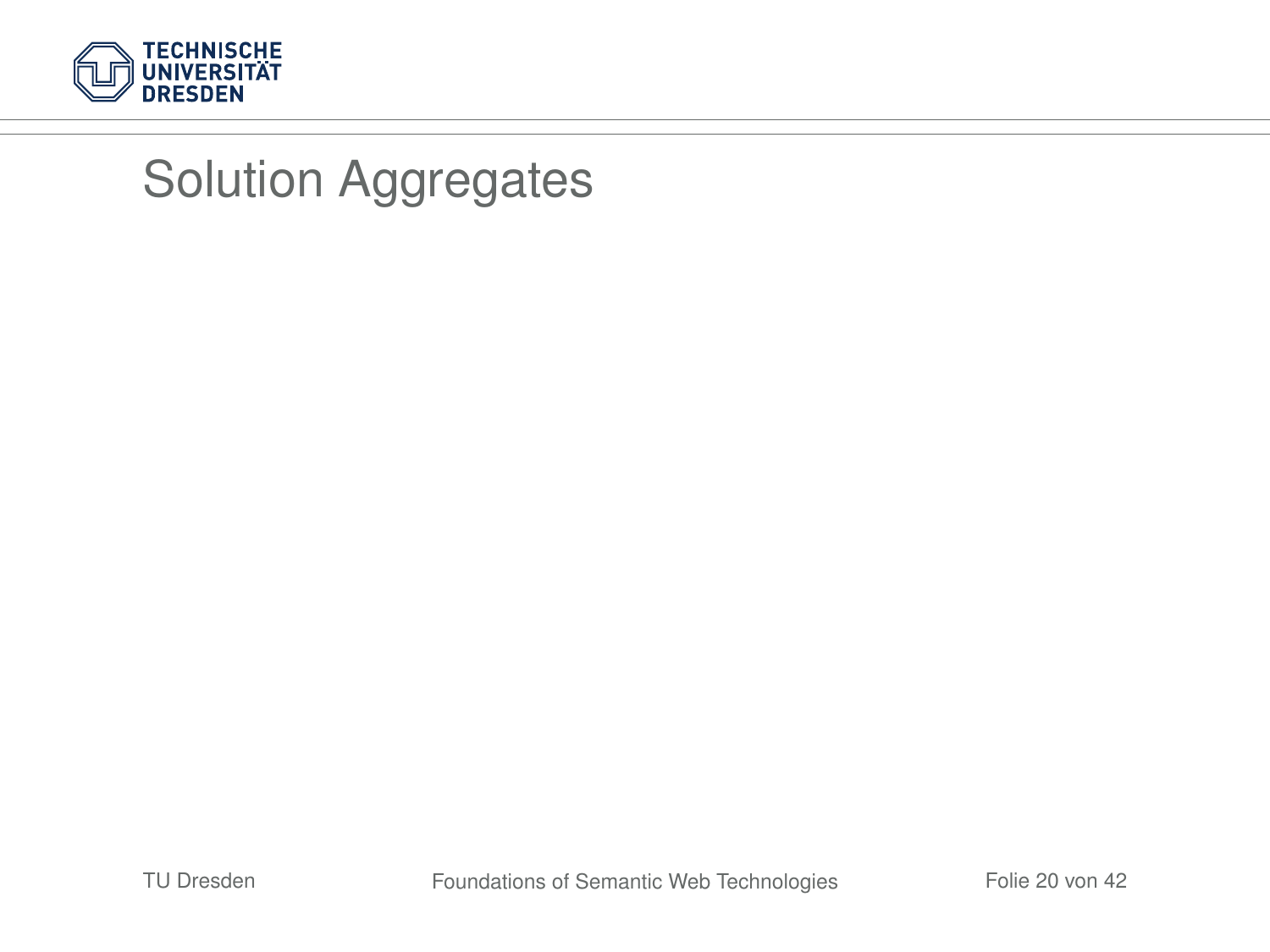

## Solution Aggregates

| student  | avg |
|----------|-----|
| ex:Paul  | 2.5 |
| ex:Peter | 3.5 |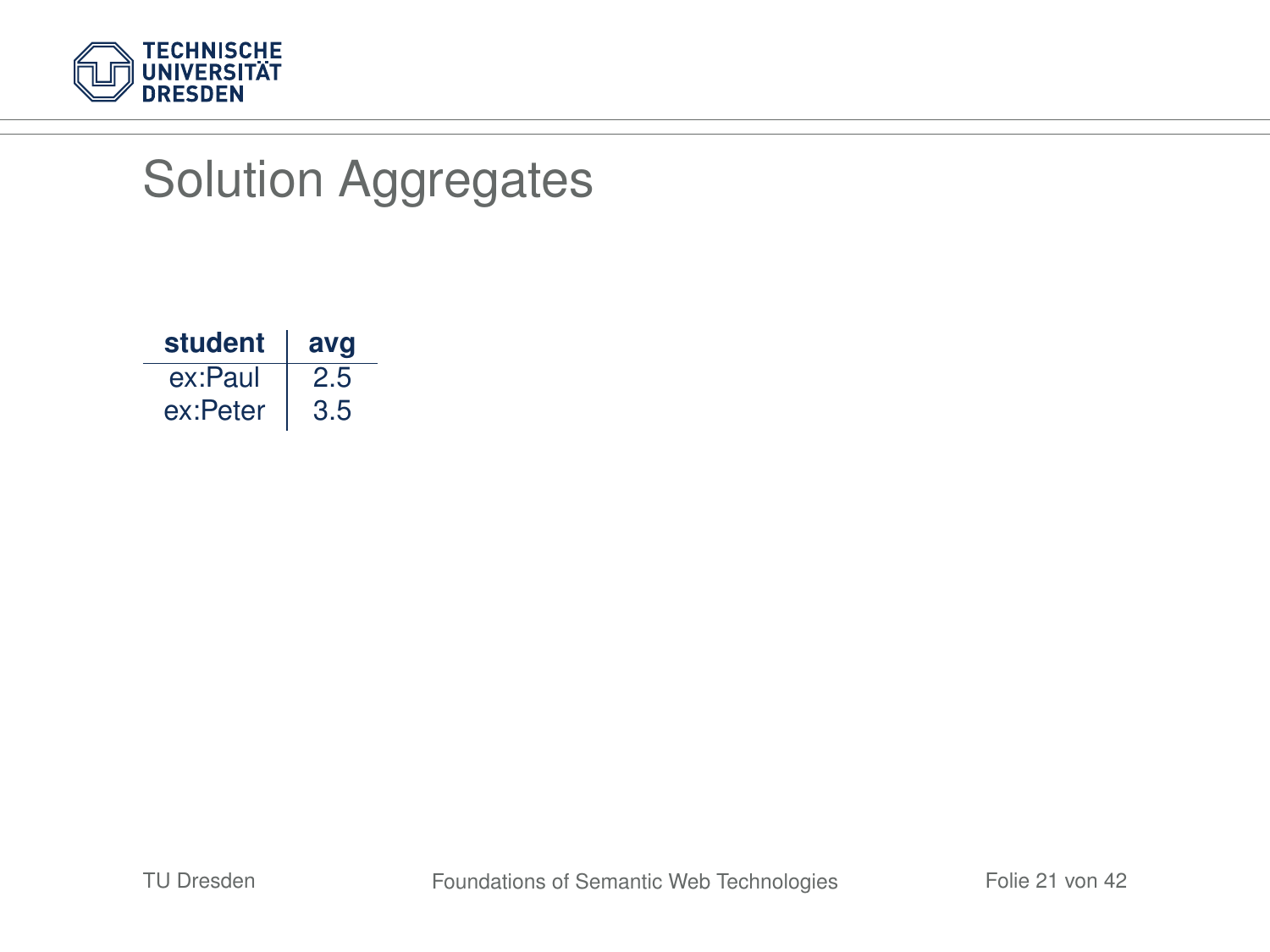

### **Subqueries**

#### **Query**

```
SELECT ?name WHERE {
  ?x foaf:name ?name .
   SELECT ?x (COUNT(*) AS ?count)
    WHERE { ?x foaf: knows ?y . }
    GROUP BY ?x
   HAVING (?count = 3)
  }
}
```
<span id="page-21-0"></span>• Results for the inner query are conjunctively joined with the results of the outer query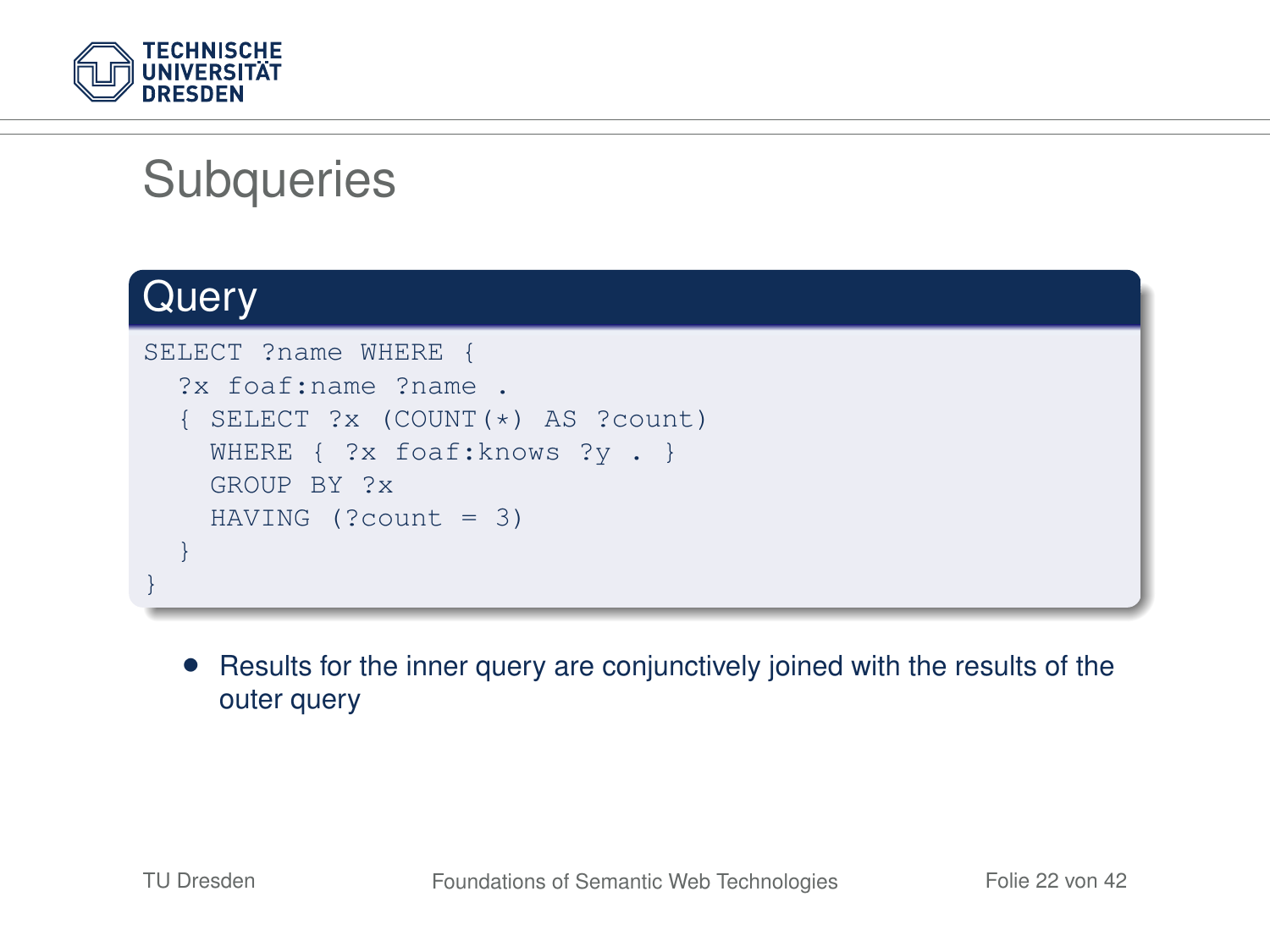

### Regular Expressions in Patterns

Property Paths are constructed using regular expressions over predicates

- Paths with arbitrary length:  $?s$  ex:p+  $?o$ ,  $?s$  ex:p $\star$   $?o$
- Alternative paths:  $?s$  (ex:p<sub>1</sub>  $|ex:py|$ )  $?o$
- Negation of paths: ?s !ex:p ?o
- Inverse paths: ?s ^ex:p ?o same as ?o ex:p ?s
- Sequence of paths:  $?s$  ex:p<sub>1</sub> / ex:p<sub>2</sub> ?o
- <span id="page-22-0"></span>• Length zero or one path: ?s ex:p? ?o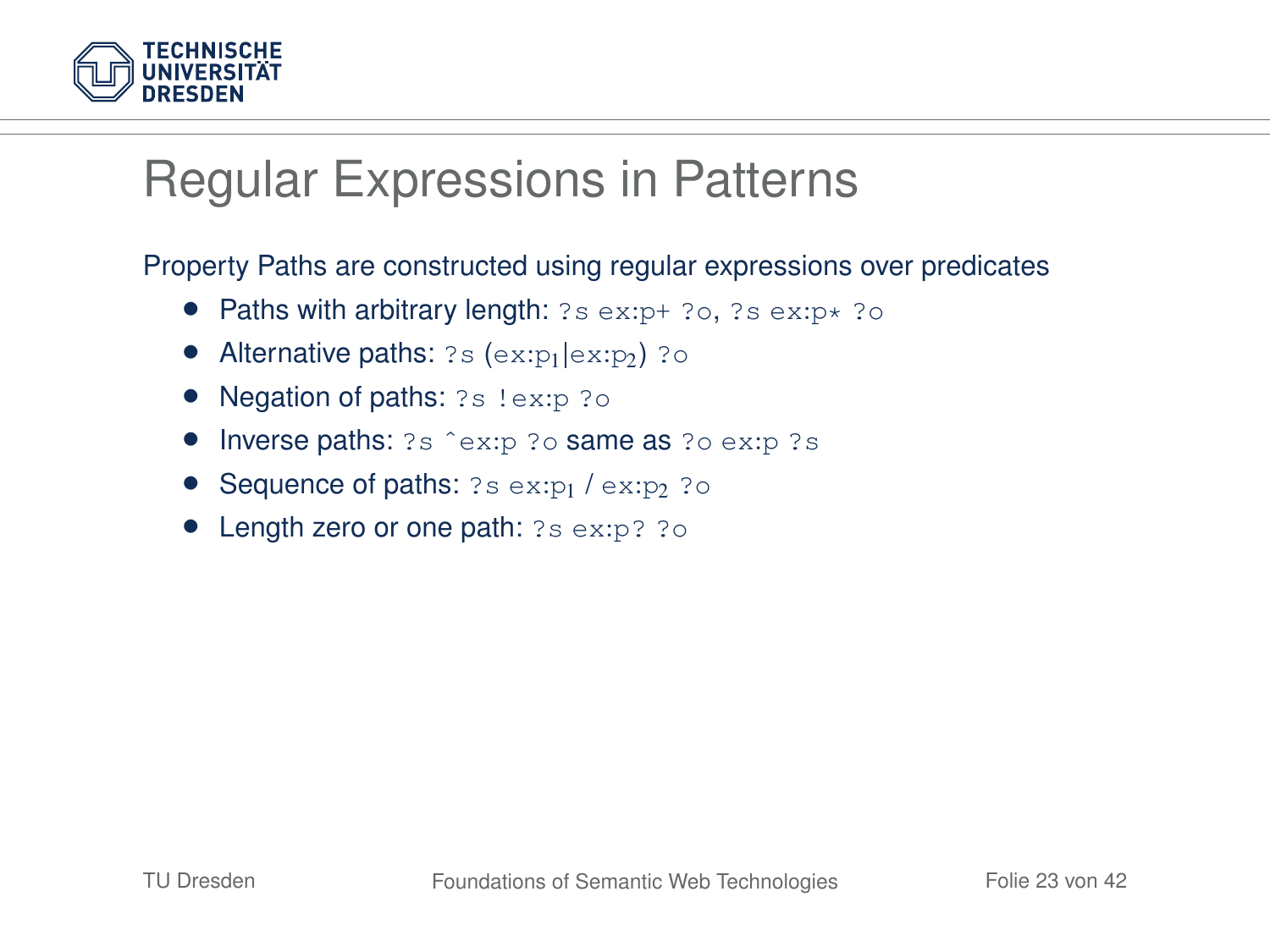

#### Regular Expressions in Patterns

Property Paths are constructed using regular expressions over predicates

- Paths with arbitrary length:  $?s$  ex:p+  $?o$ ,  $?s$  ex:p $\star$   $?o$
- Alternative paths:  $?s$  (ex: $p_1$ |ex: $p_2$ ) ?o
- Negation of paths: ?s !ex:p ?o
- Inverse paths: ?s ^ex:p ?o same as ?o ex:p ?s
- Sequence of paths:  $?s$  ex:p<sub>1</sub> / ex:p<sub>2</sub> ?o
- Length zero or one path: ?s ex:p? ?o
- Property paths are, where possible, translated into standard SPARQL constructs
- Some new operators are still necessary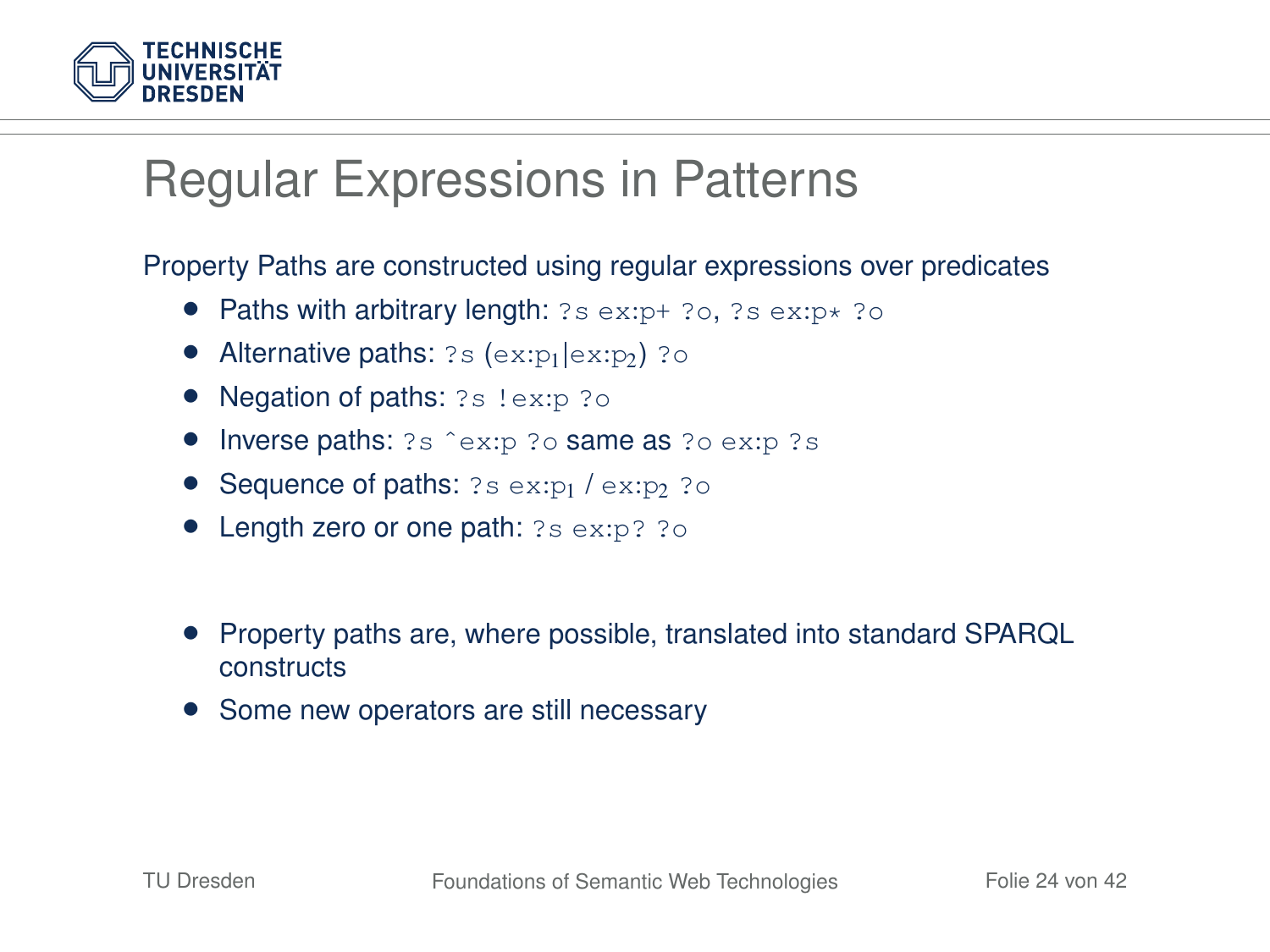

# Property Path Example

#### Query 1



#### Query<sub>2</sub>

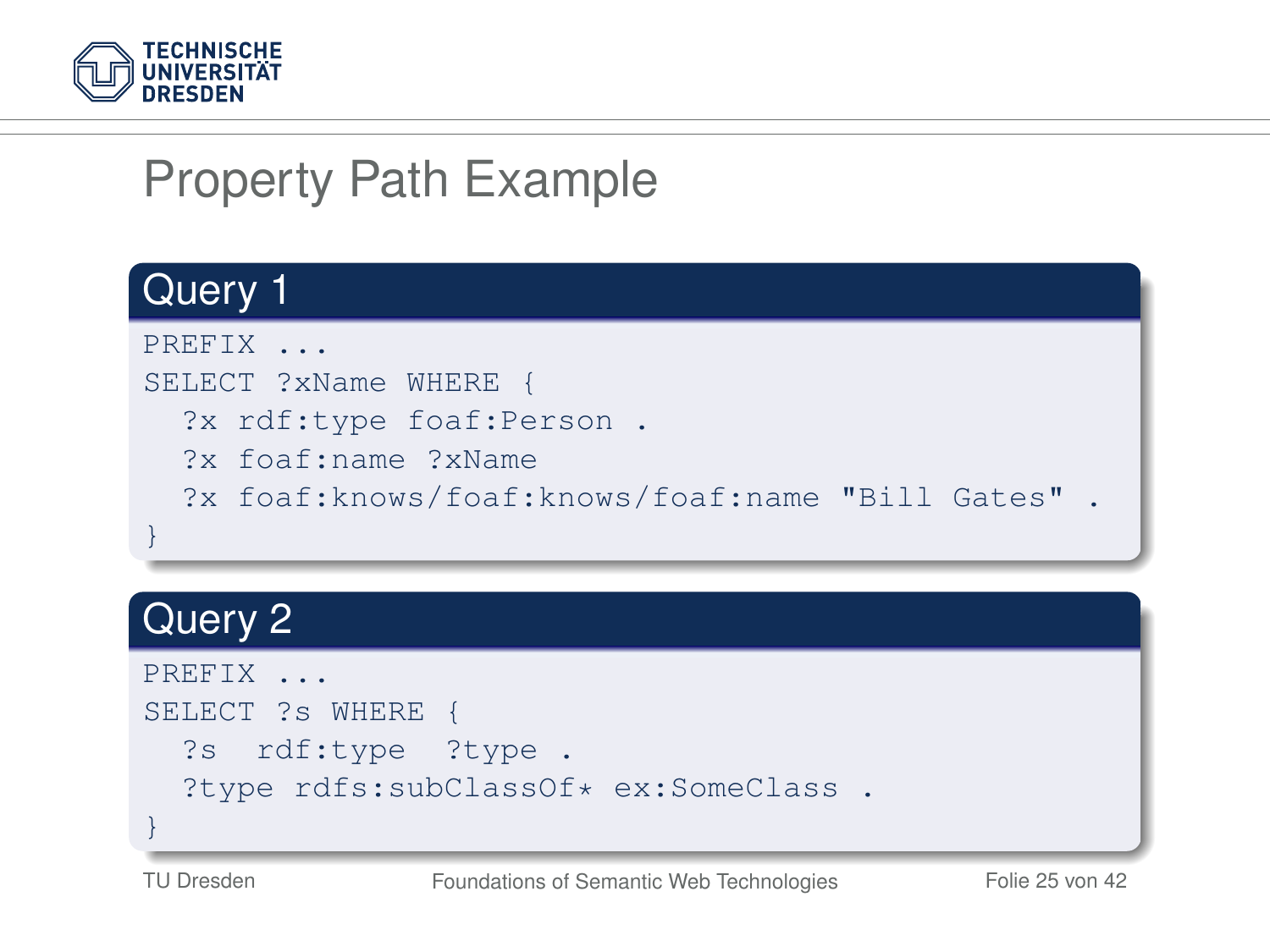

# Negation in Queries

#### • Two forms of negation with conceptual and small semantic differences



1 Test non-matches for a pattern

Removal of matching patterns

#### 1. Filter

```
SELECT ?x WHERE
 ?x rdf:type foaf:Person .
 FILTER NOT EXISTS { ?x foaf:name ?name }
}
```
#### 2. Minus

```
SELECT ?x WHERE {
 ?x rdf:type foaf:Person .
 MINUS { ?x foaf:name ?name }
}
```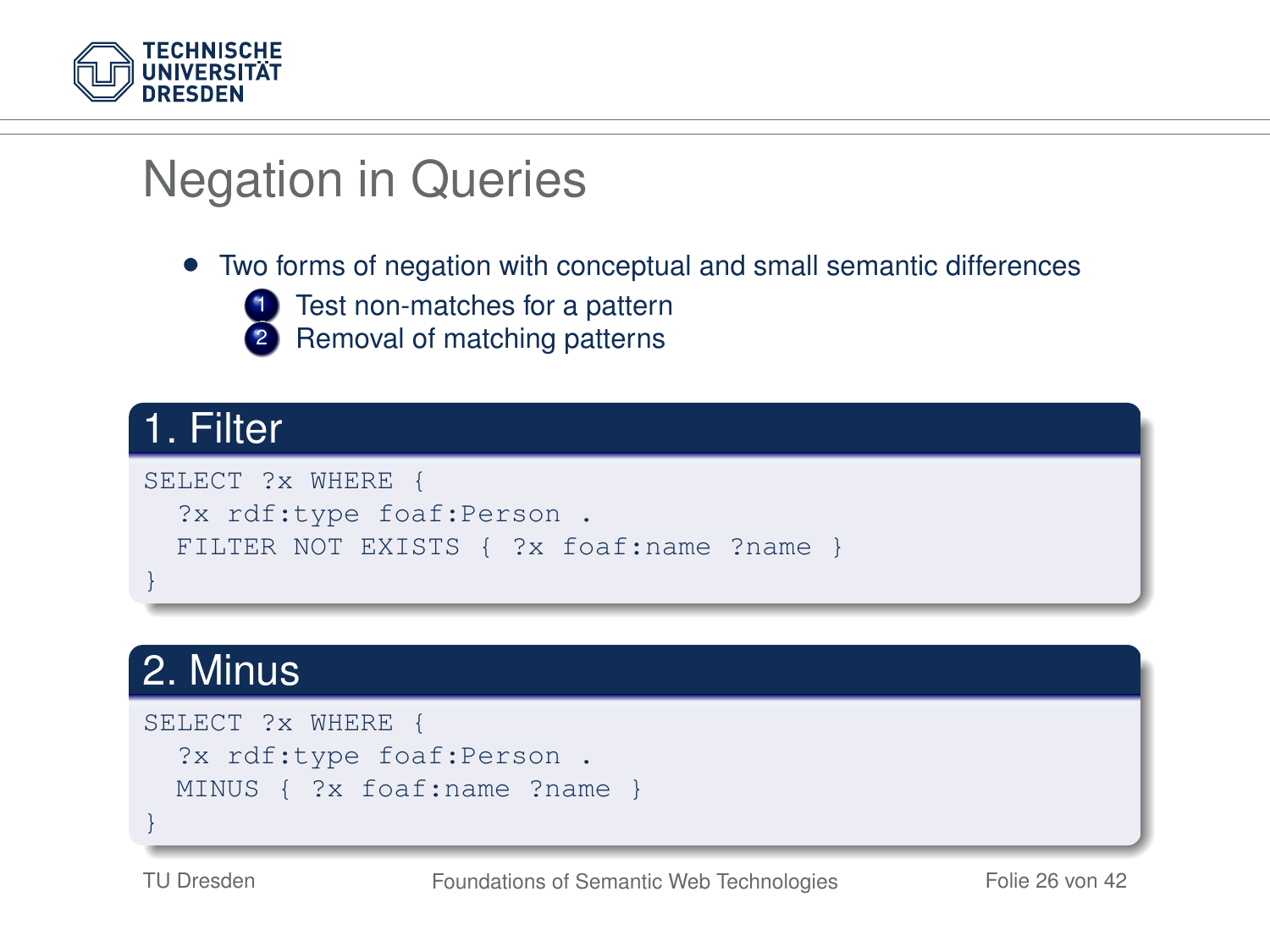

# Evaluation of Negation via Filter

#### Data

- \_:x rdf:type foaf:Person .
- \_:x foaf:name "Peter" .
- \_:y rdf:type foaf:Person .

#### Query Pattern

```
?x rdf:type foaf:Person.
FILTER NOT EXISTS { ?x foaf:name ?name } }
```


2 For each solution, we instantiate the second pattern

- Solution is removed if the instantiated pattern matches  $(\mu_1)$
- otherwise we keep the solution  $(\mu_2)$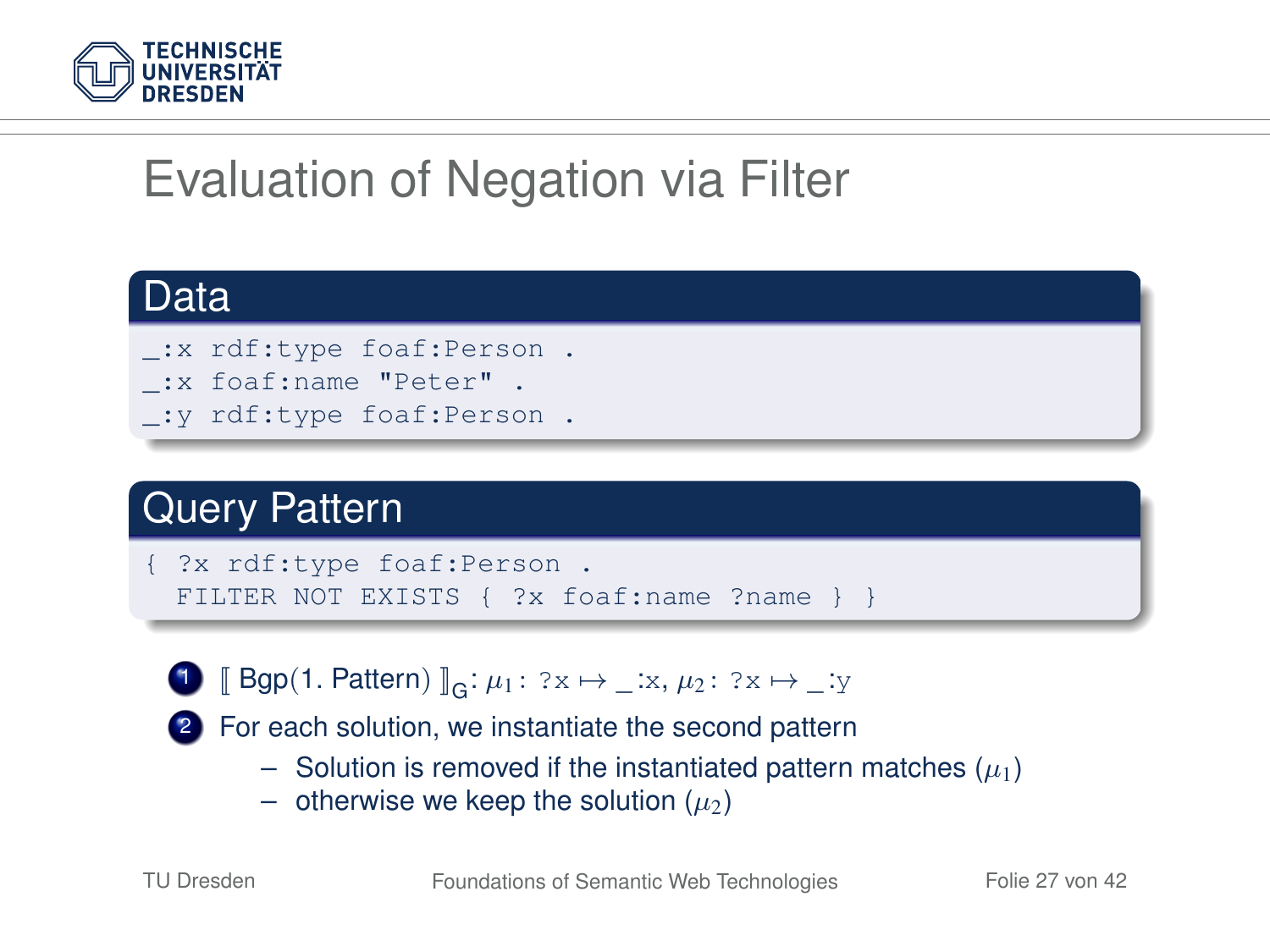

# Evaluation of Negation via Minus

#### Data

- \_:x rdf:type foaf:Person .
- \_:x foaf:name "Peter" .
- \_:y rdf:type foaf:Person .

#### **Query Pattern**

{ ?x rdf:type foaf:Person . MINUS { ?x foaf:name ?name } }

 $\llbracket \text{Bgp}(1. \text{Pattern}) \rrbracket_G: \Omega_1 = \{\mu_1: ?\mathbf{x} \mapsto \_\mathbf{x} : \mu_2: ?\mathbf{x} \mapsto \_\mathbf{y} \}$  $\llbracket \text{Bgp}(2, \text{Pattern}) \rrbracket_G: \Omega_2 = {\mu_3: ?x \mapsto \_x, ?name \mapsto \_"Peter"\}$ <br> $\llbracket \text{Minus}(Q, Q_1) \rrbracket: Q_1 = {\mu_1 \mu_2 \cap Q_2} \text{ and } \forall \mu' \in Q_2, \mu \text{ and } \mu'$ [ Minus( $\Omega_1, \Omega_2$ )  $\overline{\mathbb{I}}_G$ :  $\Omega = {\mu \mid \mu \in \Omega_1 \text{ and } \forall \mu' \in \Omega_2 : \mu \text{ and } \mu' \text{ incompatible or } \overrightarrow{\text{dom}(\mu) \cap \text{dom}(\mu') = \emptyset}}$  $\mathsf{dom}(\mu) \cap \mathsf{dom}(\mu') = \emptyset$ 

 $\mu_1 \notin \Omega$ :  $\mu_1$  compatible with  $\mu_3$  and non-disjoint domains  $\mu_2 \in \Omega$ :  $\mu_2$  incompatible with  $\mu_3$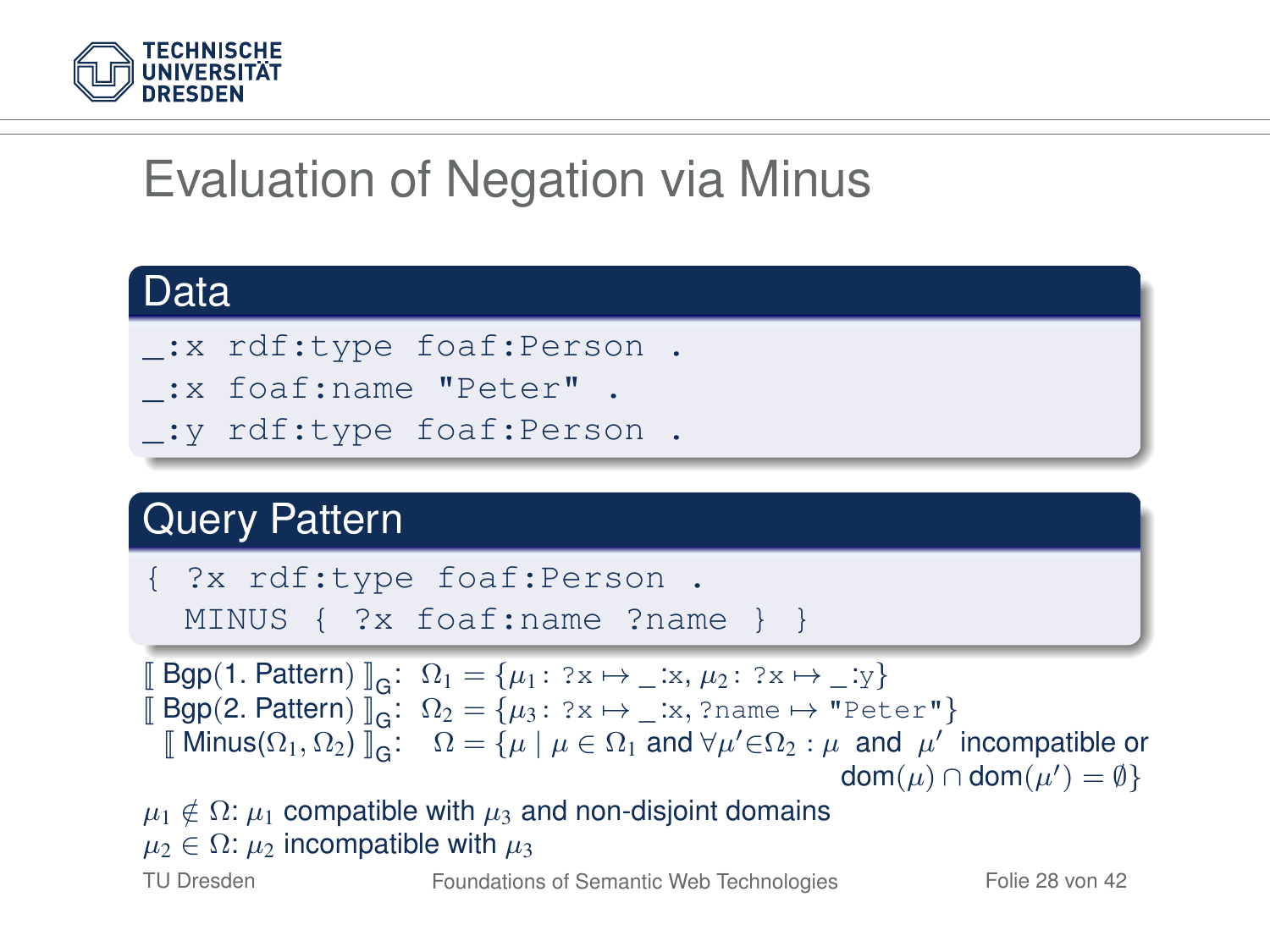

# Differences Minus and Filter Negation



• Minus does not remove any solutions since the domain of the solutions is disjoint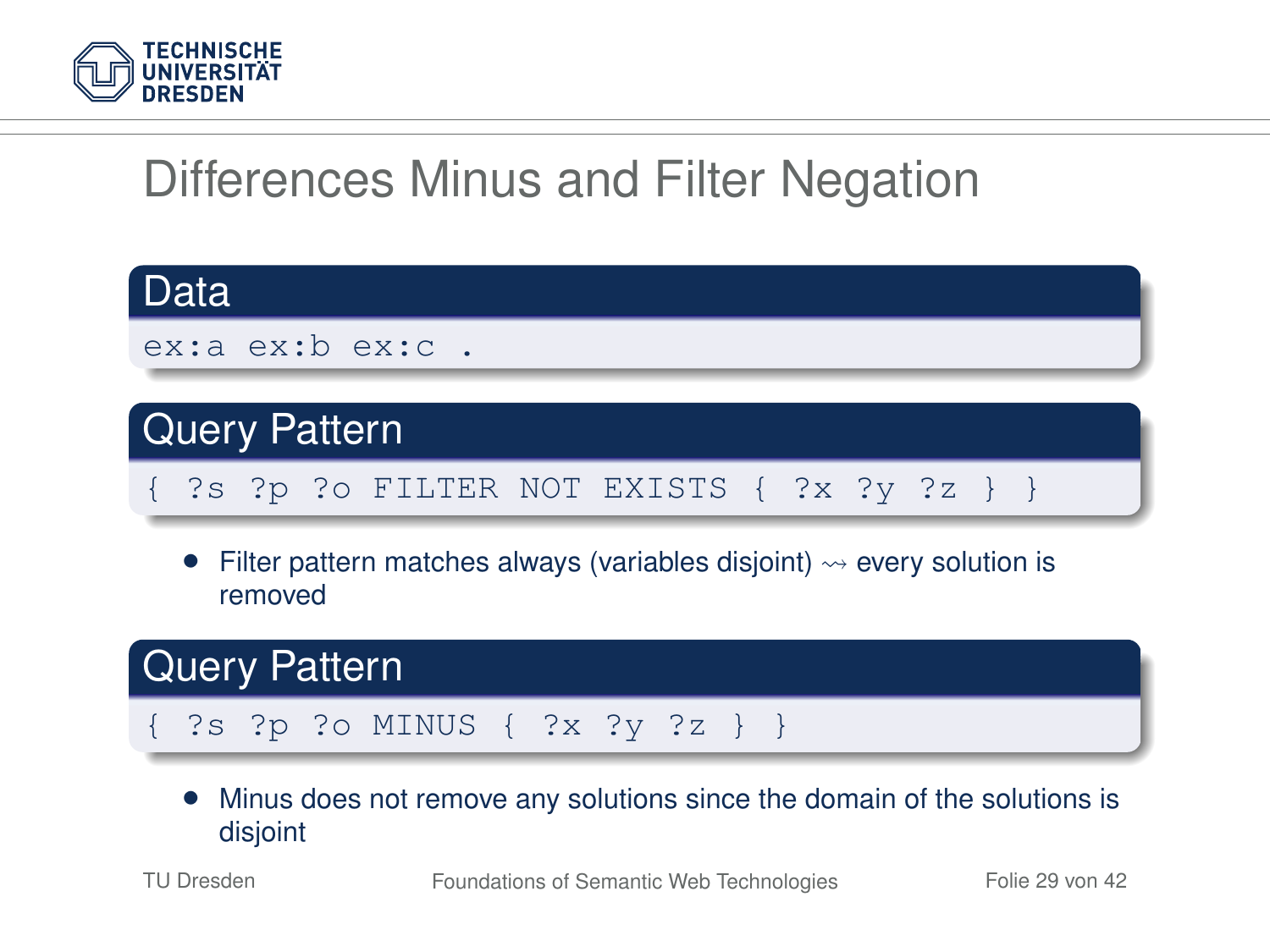

### Agenda

**[Recap](#page-4-0)** 

- [SPARQL 1.1 Query Extensions](#page-9-0)
	- [Expressions in Selection and Bindings](#page-10-0)
	- [Aggregates](#page-14-0)
	- [Subqueries](#page-21-0)
	- **[Property Paths](#page-22-0)**
	- [Negation](#page-25-0)

[SPARQL Protocol](#page-29-0)

- <span id="page-29-0"></span>**[SPARQL Update](#page-32-0)**
- 5 [SPARQL Service Descriptions](#page-34-0)
	- **[Summary](#page-39-0)**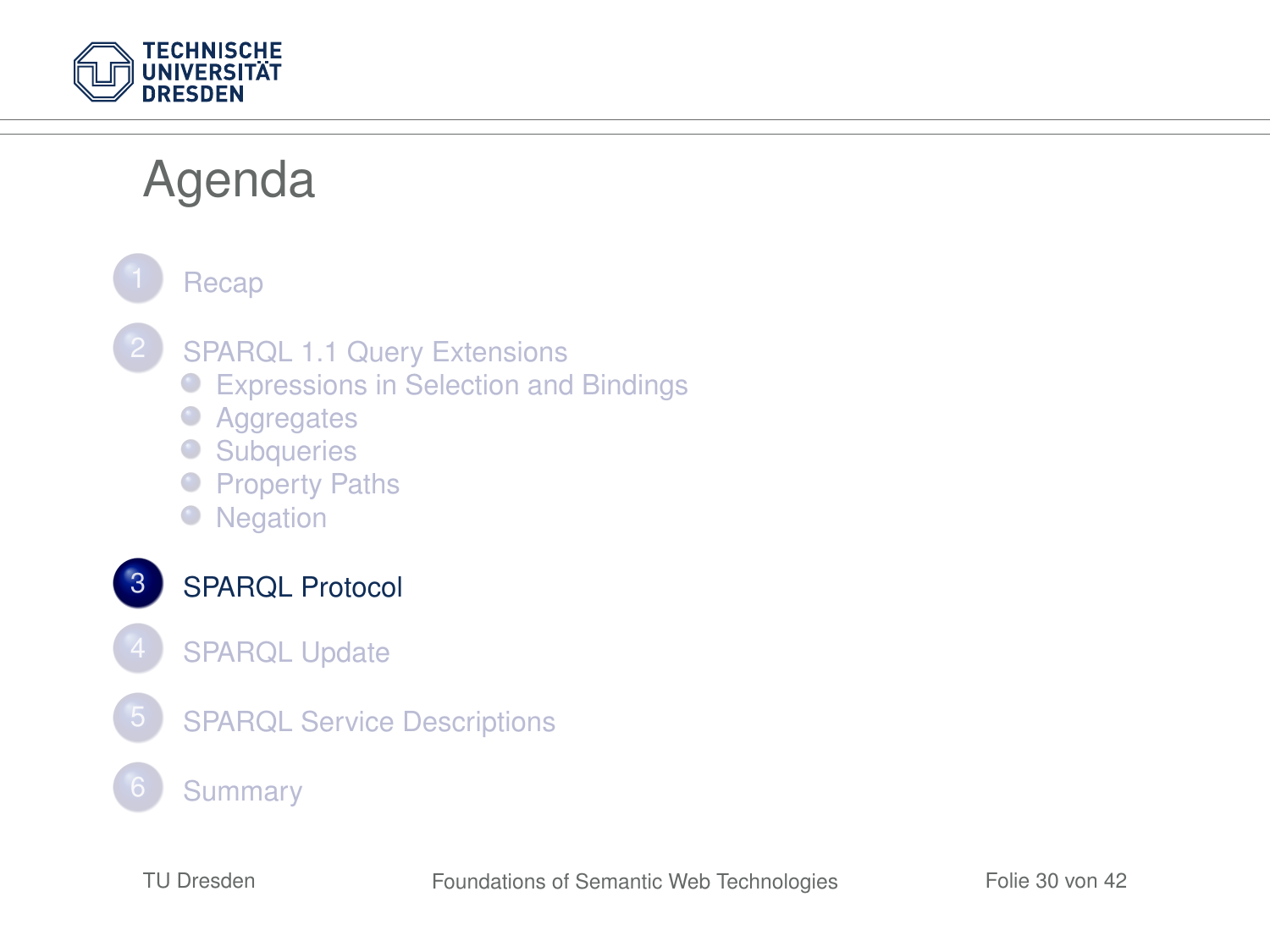

#### SPARQL Protocol

- Specifies how queries can be sent to a SPARQL endpoint in the Web and how results are returned
- Specifies how errors are communicated
- Query
	- GET Query etc. is part of the URL:
		- http://server/endpoint1?query=...
	- POST Query is in the body of the HTTP request, e.g., via an HTML form
- Update
	- http://server/endpoint2?update=...
	- POST with content-type application/sparql-update
	- POST via HTML form
- Query and Update are separate services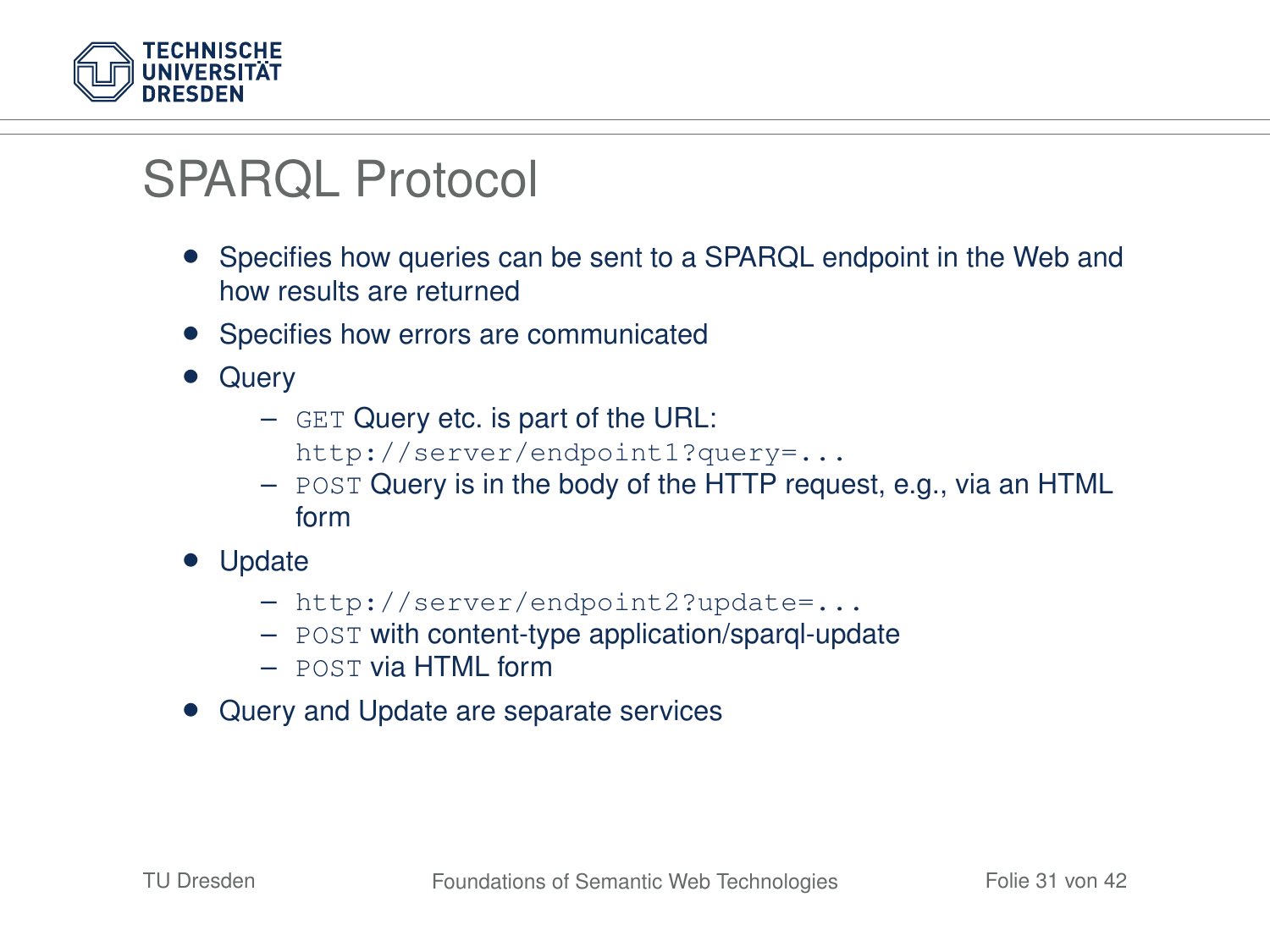

### Graph Store HTTP Protocol

- Application protocol for distributed updating and fetching of RDF graph content via HTTP
	- IRIs identify a graph in a graph store
	- GET to receive the graph content
	- PUT to send a query that modifies a graph
	- DELETE to delete a graph
	- POST to merge submitted RDF data into an existing graph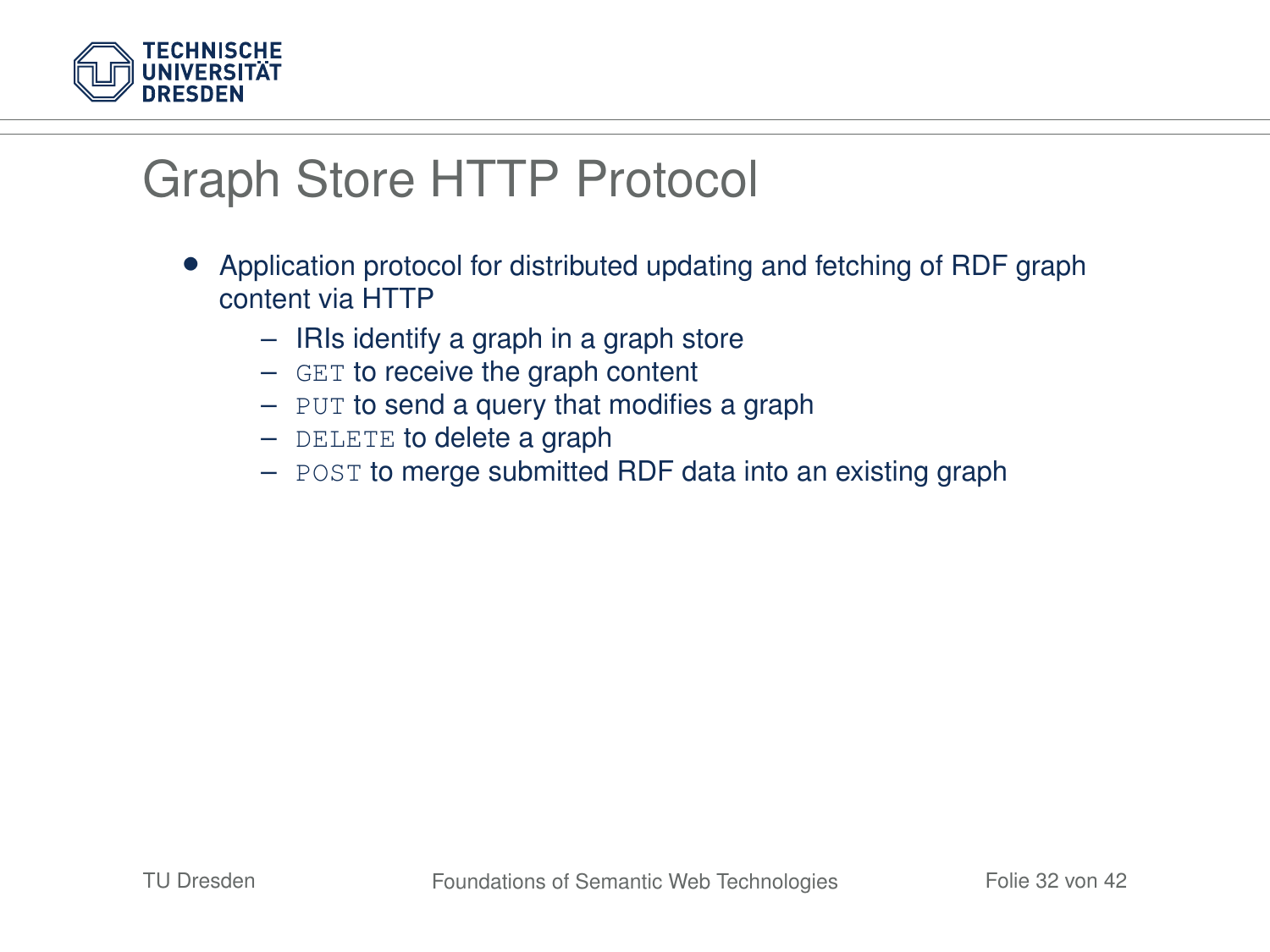

### Agenda

<span id="page-32-0"></span>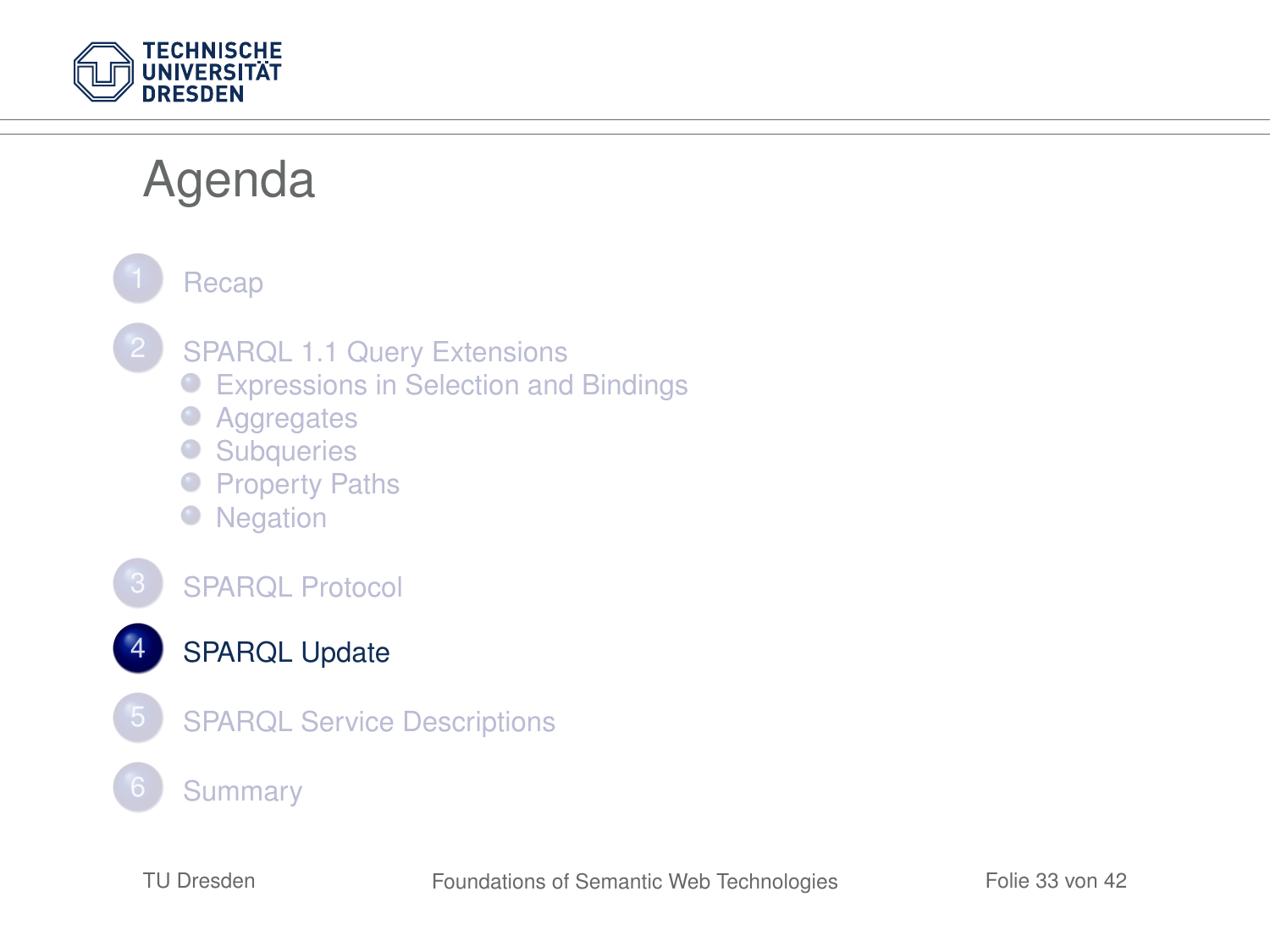

### SPARQL Update

- For manipulation of graphs or graph content
- Based on the idea of a graph store (Quads)
	- Addition and removal of graphs
	- Addition and removal of triples in a graphs
- LOAD, DROP, CREATE
- INSERT, DELETE for data/triples
- No transactions, a query can consist of several atomic parts

#### Example Query

|                         |  | DELETE { ?person foaf:givenName "Bill" }    |  |  |  |
|-------------------------|--|---------------------------------------------|--|--|--|
|                         |  | INSERT { ?person foaf:givenName "William" } |  |  |  |
| WHERE {                 |  |                                             |  |  |  |
| ?person a foaf: Person. |  |                                             |  |  |  |
|                         |  | ?person foaf: givenName "Bill"              |  |  |  |
|                         |  |                                             |  |  |  |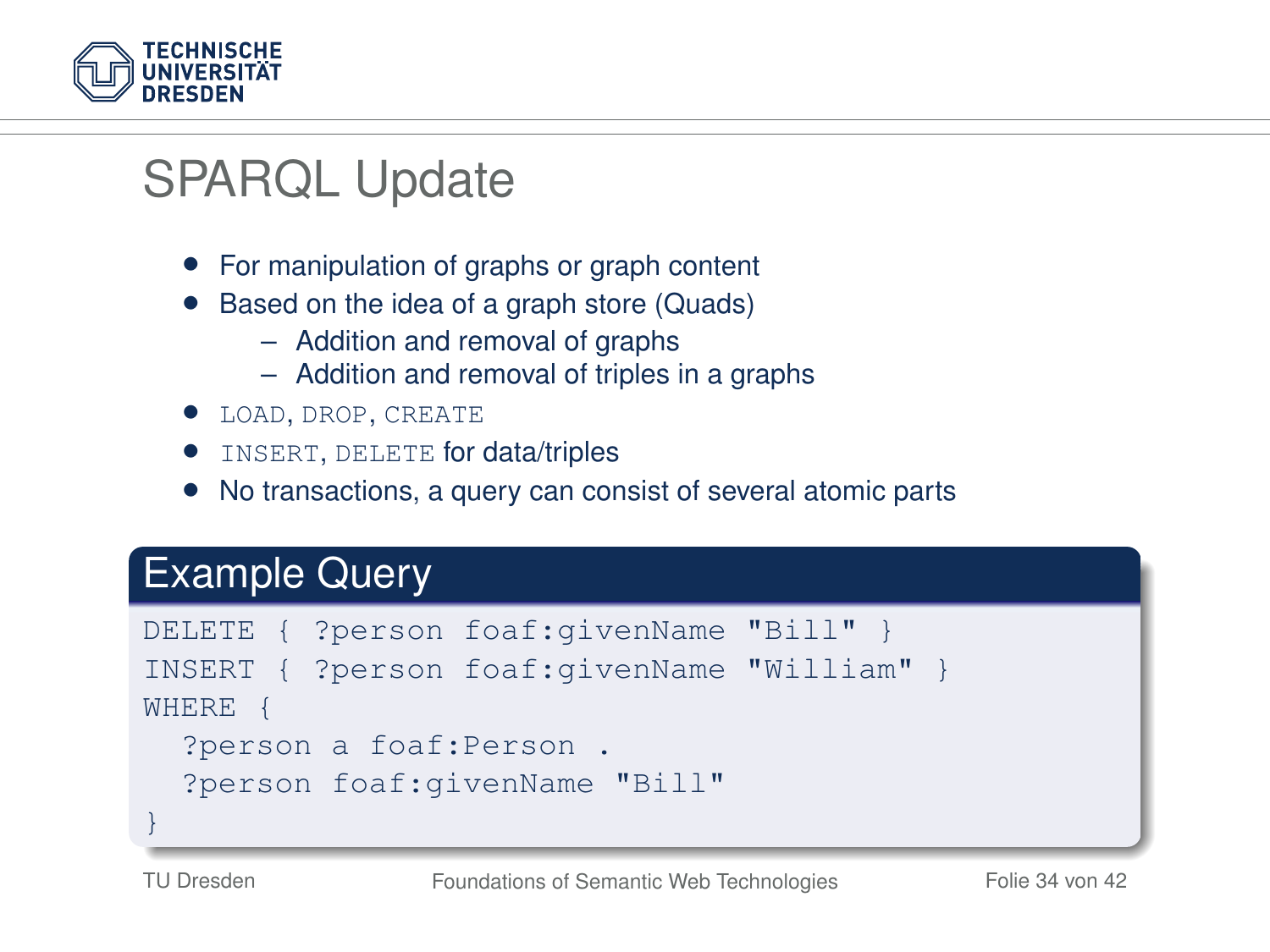

### Agenda

<span id="page-34-0"></span>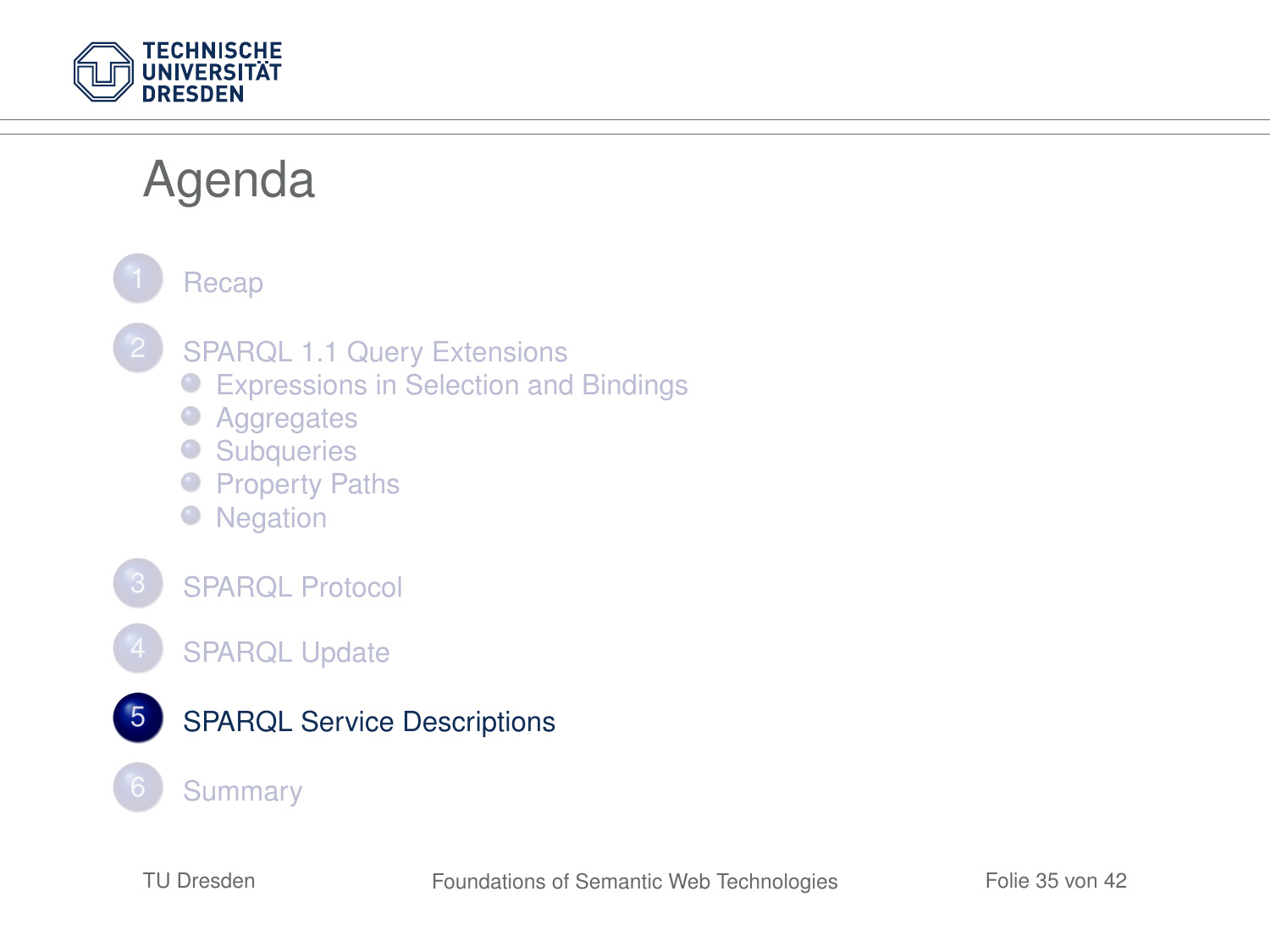

#### Service Descriptions

- Method and vocabulary for describing SPARQL endpoints
- Client/User can request information about the SPARQL service, e.g.,
	- supported extension functions,
	- used data set or
	- supported inference mechanisms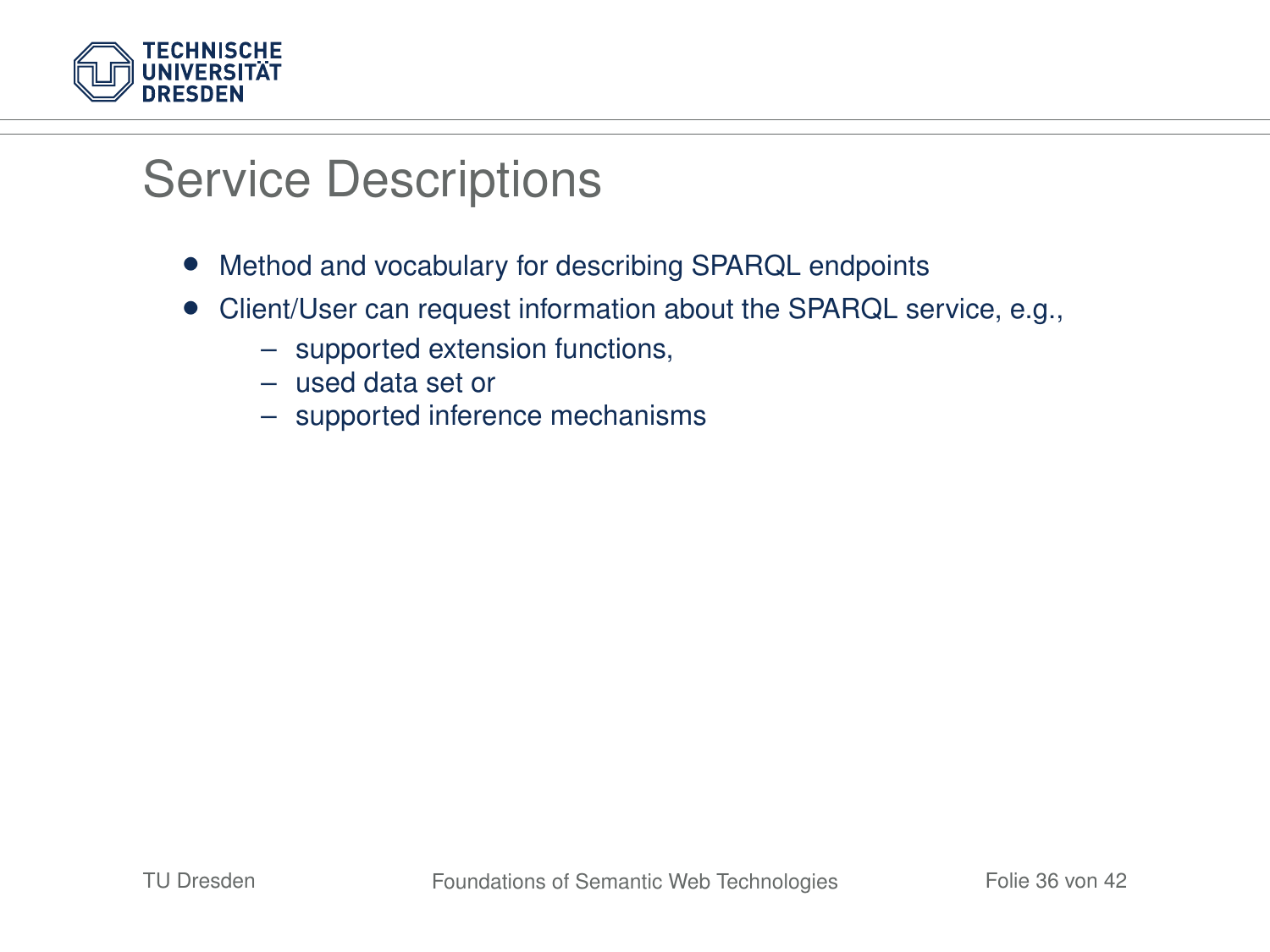

#### **HTTP Request**

GET /sparql/ HTTP/1.1 Host: www.example.org Accept: text/turtle

#### Possible Response (beginning)

```
HTTP/1.1 200 OK
Date: Fri, 09 Oct 2009 17:31:12 GMT
Server: Apache/1.3.29 (Unix) PHP/4.3.4 DAV/1.0.3
Connection: close
Content-Type: text/turtle
```

```
@prefix sd:
<http://www.w3.org/ns/sparql-service-description#> .
@prefix ent: <http://www.w3.org/ns/entailment/> .
@prefix prof: <http://www.w3.org/ns/owl-profile/> .
...
```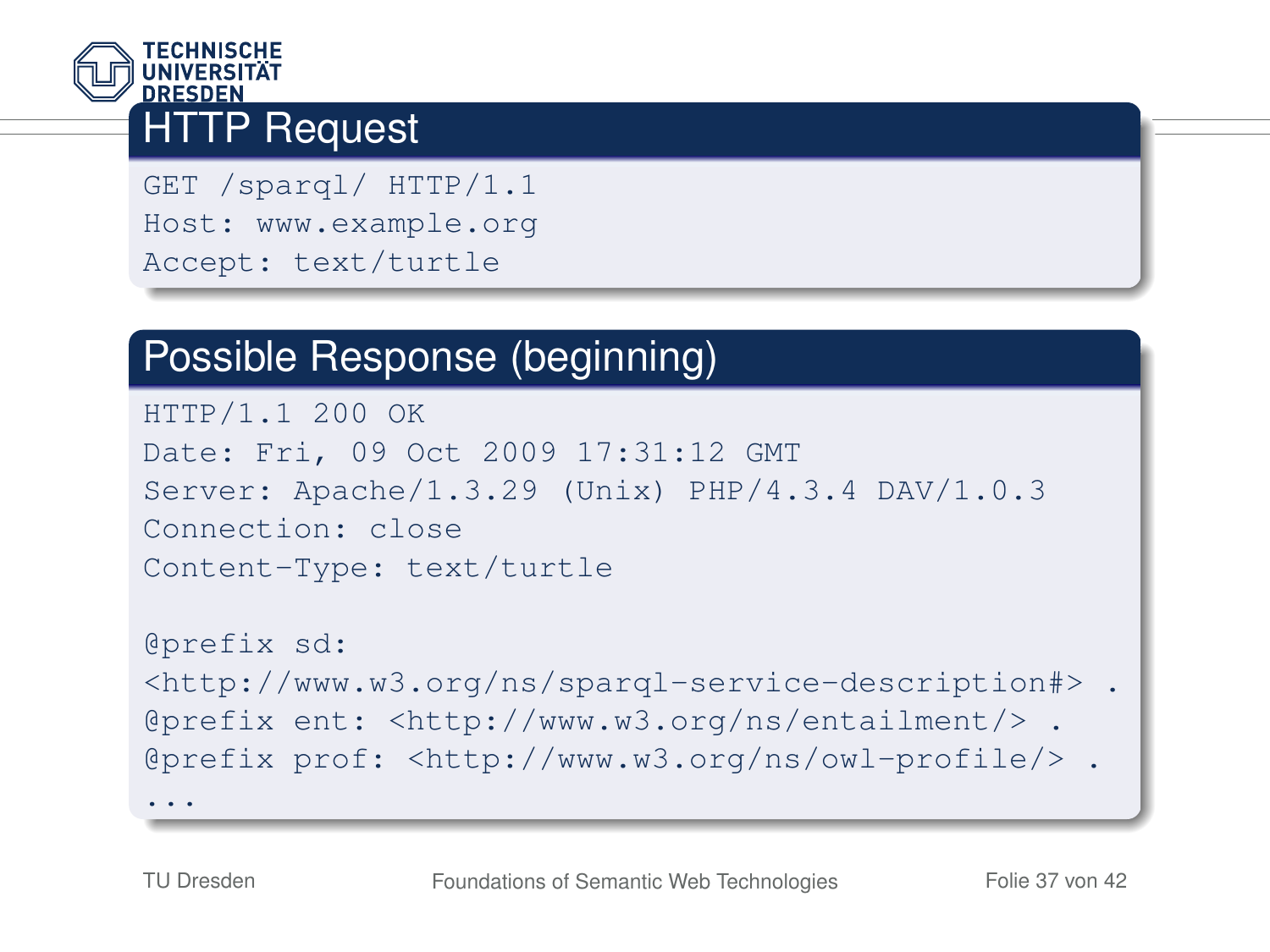

#### Possible Response (continued)

```
<http://ex.org/Distance> a sd:Function .
```

```
[] a sd:Service ;
 sd:endpoint <http://ex.org/spargl/> ;
 sd:supportedLanguage sd:SPARQL11Query ;
 sd:resultFormat
   <http://www.w3.org/ns/formats/RDF_XML>,
    <http://www.w3.org/ns/formats/Turtle> ;
 sd:extensionFunction <http://ex.org/Distance> ;
 sd:feature sd:DereferencesURIs ;
 sd:defaultEntailmentRegime ent:RDFS ;
```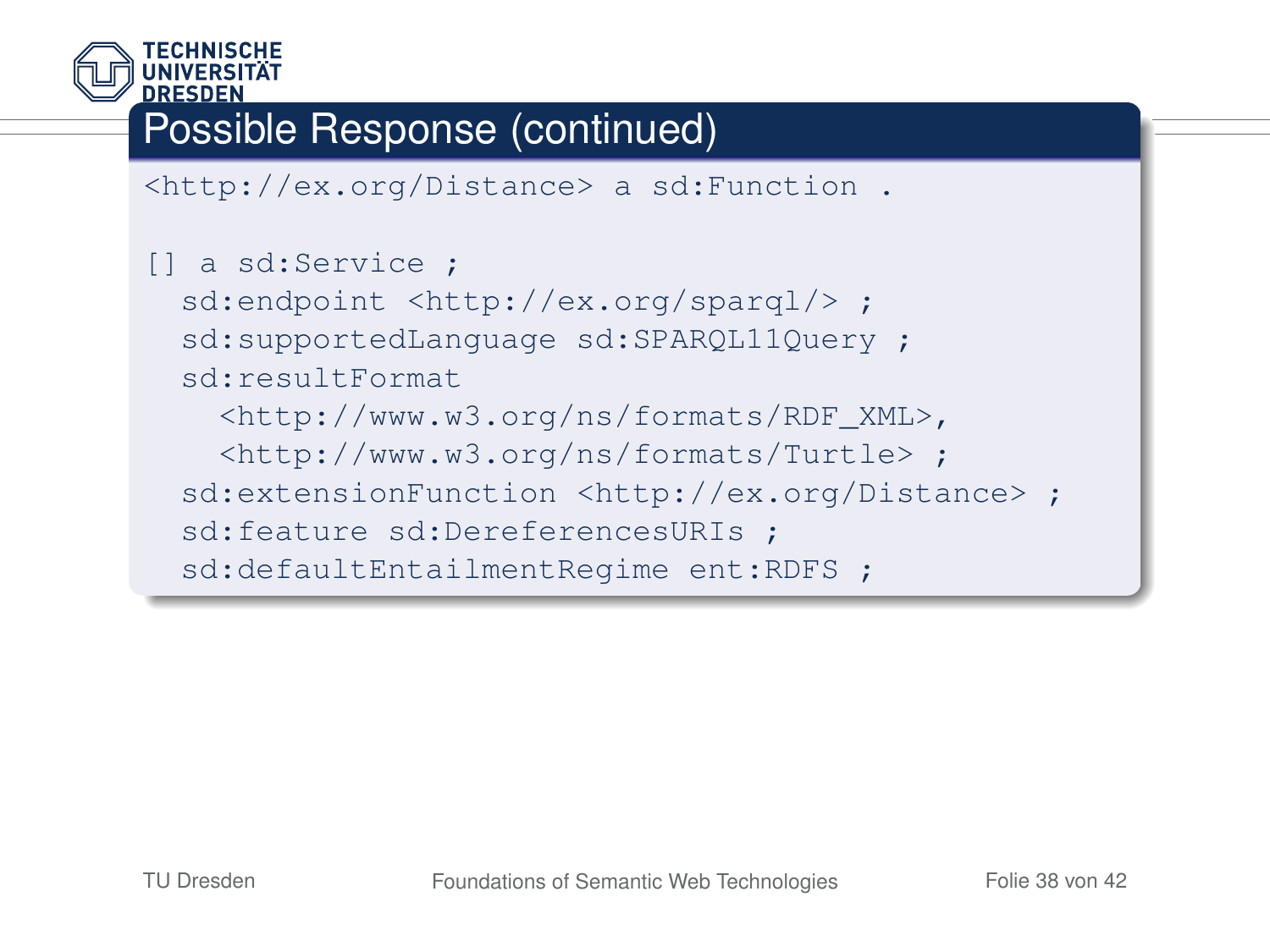

#### Possible Response (continued)

```
sd:defaultDatasetDescription [
    a sd:Dataset ;
    sd:defaultGraph [
      a sd:Graph ;
      void:triples 100
    ] ;
    sd:namedGraph [
      a sd:NamedGraph ;
      sd:name <http://ex.org/named-graph> ;
      sd:entailmentRegime ent:OWL-RDF-Based ;
      sd:supportedEntailmentProfile prof:RL ;
      sd:graph [
        a sd:Graph ;
        void:triples 2000
      ]
    ]
] .
```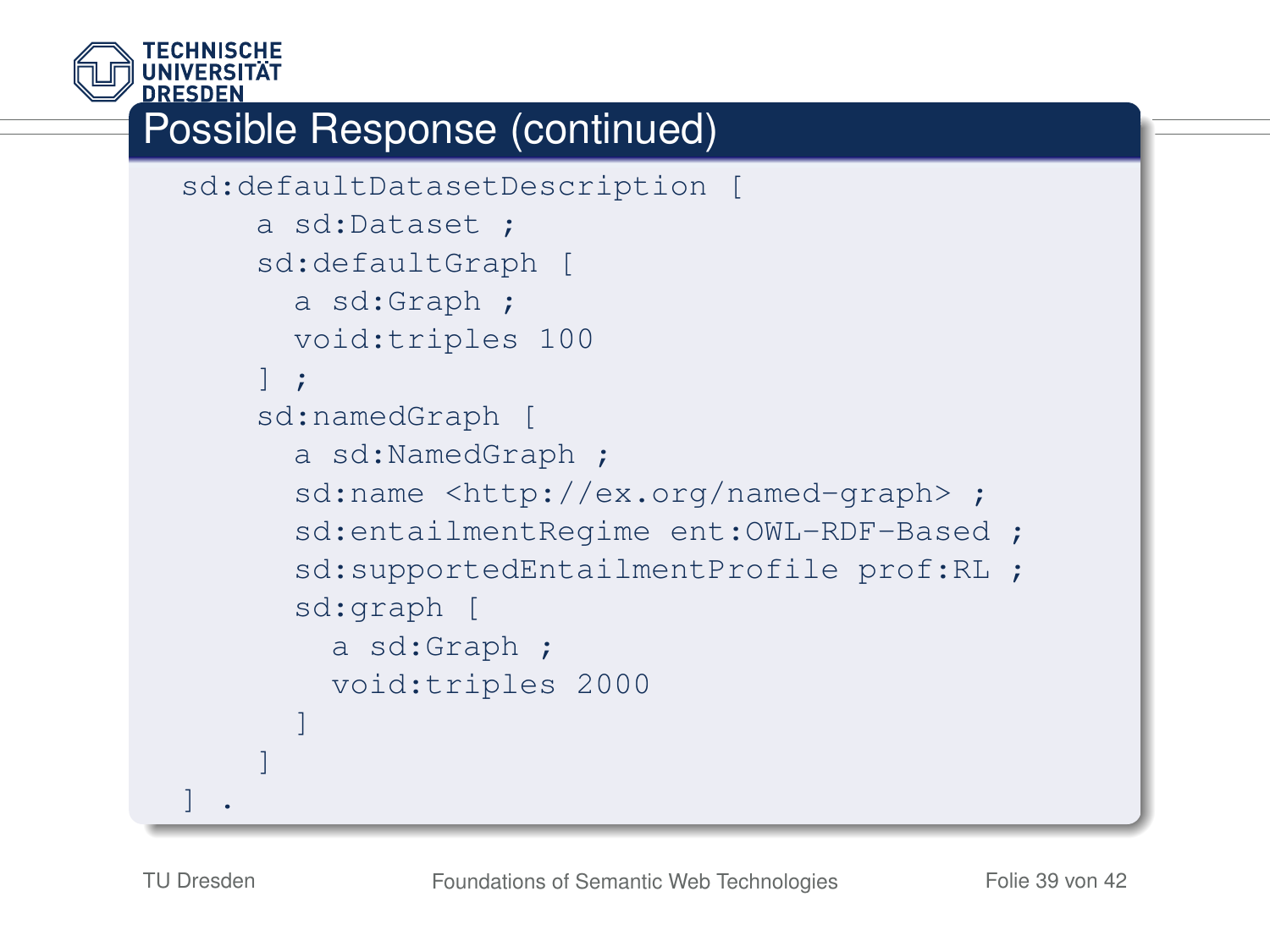

### Agenda

<span id="page-39-0"></span>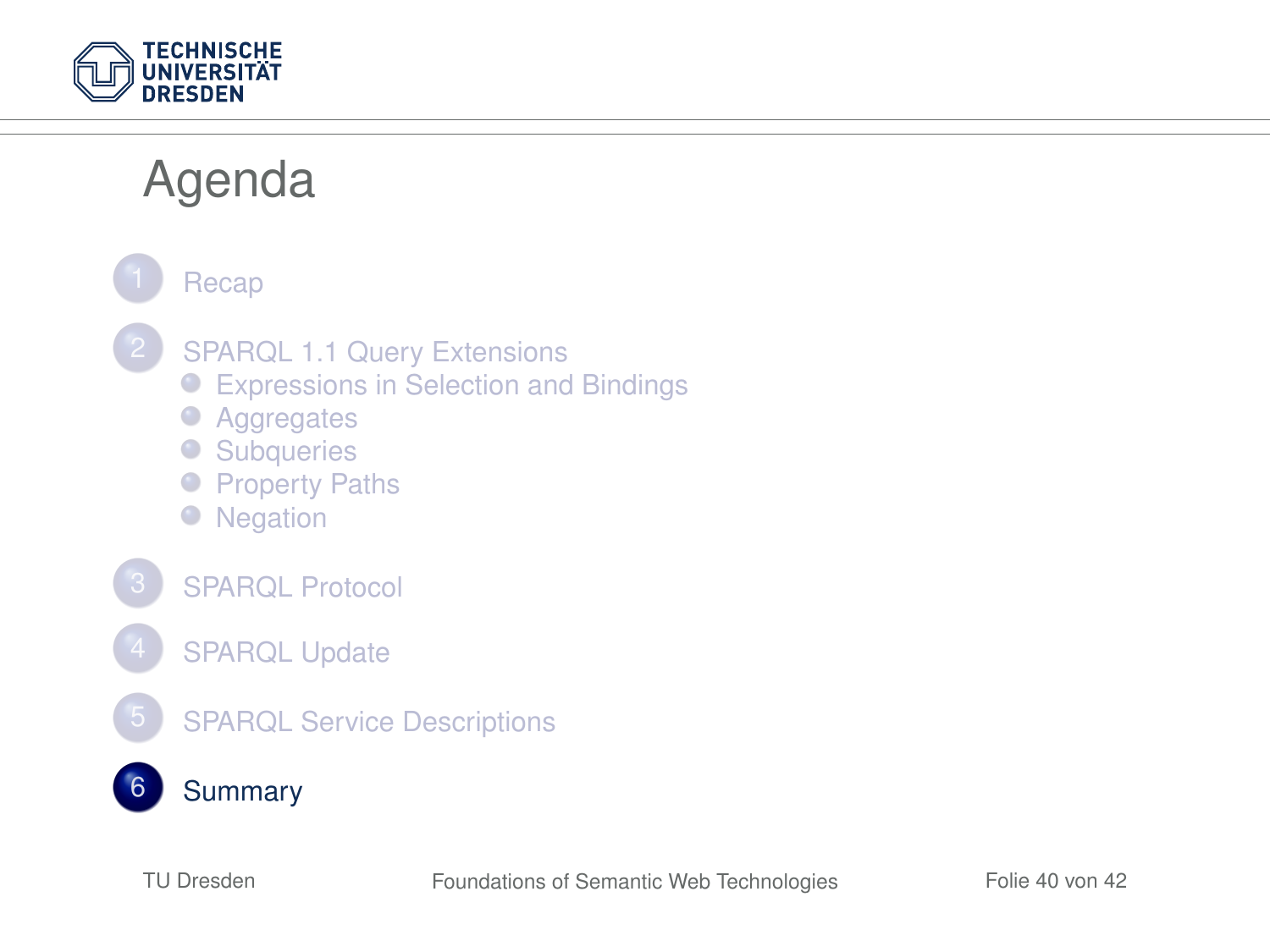

#### Summary

- We have learned about the main SPARQL 1.1 extensions
- SPAROL 1.1 is a recommendation since March 2013
- SPARQL UPDATE allows for modifying graphs
- Protocol specifies the client server communication
- Service Descriptions describe a SPARQL service (machine readable)
- Further result formats: JSON, CVS, TSV (not covered)

Outlook:

• Entailment Regimes: SPARQL with inferred results